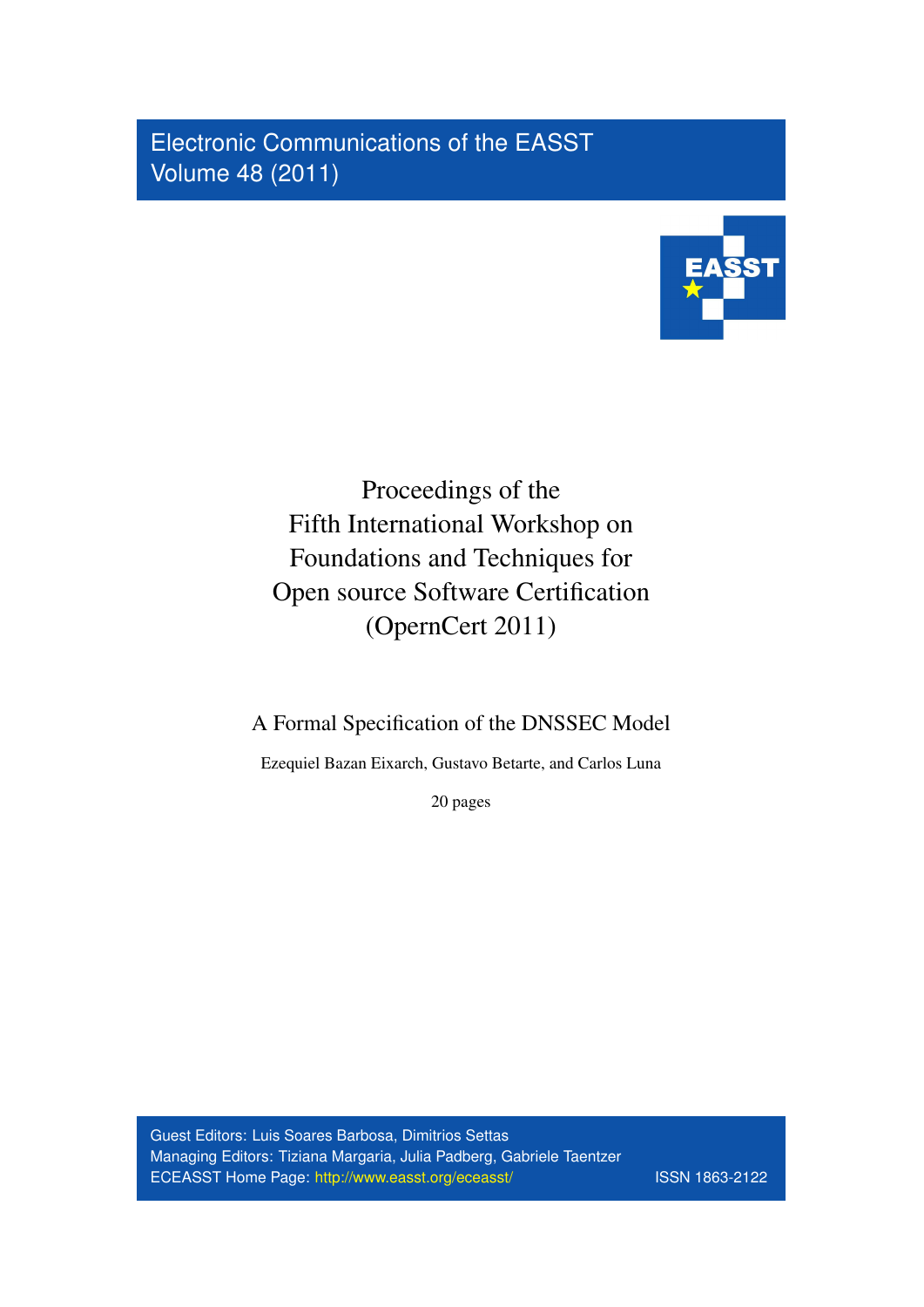

# A Formal Specification of the DNSSEC Model

<span id="page-1-0"></span>Ezequiel Bazan Eixarch $^1,$  $^1,$  $^1,$  Gustavo Betarte $^2,$  $^2,$  $^2,$  and Carlos Luna $^2$ 

1 [ezequielbazan@gmail.com](mailto:ezequielbazan@gmail.com) Facultad de Ciencias Exactas, Ingeniería y Agrimensura Universidad Nacional de Rosario, Rosario, Argentina

2 [\[gustun,cluna\]@fing.edu.uy](mailto:[gustun,cluna]@fing.edu.uy) Instituto de Computación, Facultad de Ingeniería Universidad de la República, Montevideo, Uruguay

<span id="page-1-1"></span>Abstract: The Domain Name System Security Extensions (DNSSEC) is a suite of specifications that provide origin authentication and integrity assurance services for DNS data. In particular, DNSSEC was designed to protect resolvers from forged DNS data, such as the one generated by DNS cache poisoning. This article presents a minimalistic specification of a DNSSEC model which provides the grounds needed to formally state and verify security properties concerning the chain of trust of the DNSSEC tree. The model, which has been formalized and verified using the Coq proof assistant, specifies an abstract formulation of the behavior of the protocol and the corresponding security-related events, where security goals, such as the prevention of cache poisoning attacks, can be given a formal treatment.

Keywords: DNS, DNSSEC, security properties, formal modelling, Coq

# 1 Introduction

The Domain Name System (DNS) [\[Moc87a\]](#page-19-0) [\[Moc87b\]](#page-19-1) constitutes a distributed database that provides support to a wide variety of network applications such as electronic mail, WWW, and remote login. The database is indexed by *domain names*. A domain name represents a path in a hierarchical tree structure, which in turn constitutes a *domain name space*. Each node of this tree is assigned a label, thus, a domain name is built as a sequence of labels separated by a dot, from a particular node up to the root of the tree.

A distinguishing feature of the design of DNS is that the administration of the system can be distributed among several (authoritative) name servers. A *zone* is a contiguous part of the domain name space that is managed by a set of authoritative name servers. Then, distribution is achieved by delegating part of a zone administration to a set of delegated sub-zones. DNS is a widely used scalable system, but it was not conceived with security concerns in mind, as it was designed to be a public database with no intentions to restrict access to information. Nowadays, a large amount of distributed applications make use of domain names. Confidence on the working of those aplications depends critically on the use of trusted data: fake information inside the system has been shown to lead to unexpected and potentially dangerous problems.

Already in the early 90's serious security flaws were discovered by Bellovin and eventually reported in [\[Bel95\]](#page-18-0). Different types of security issues concerning the working of DNS have been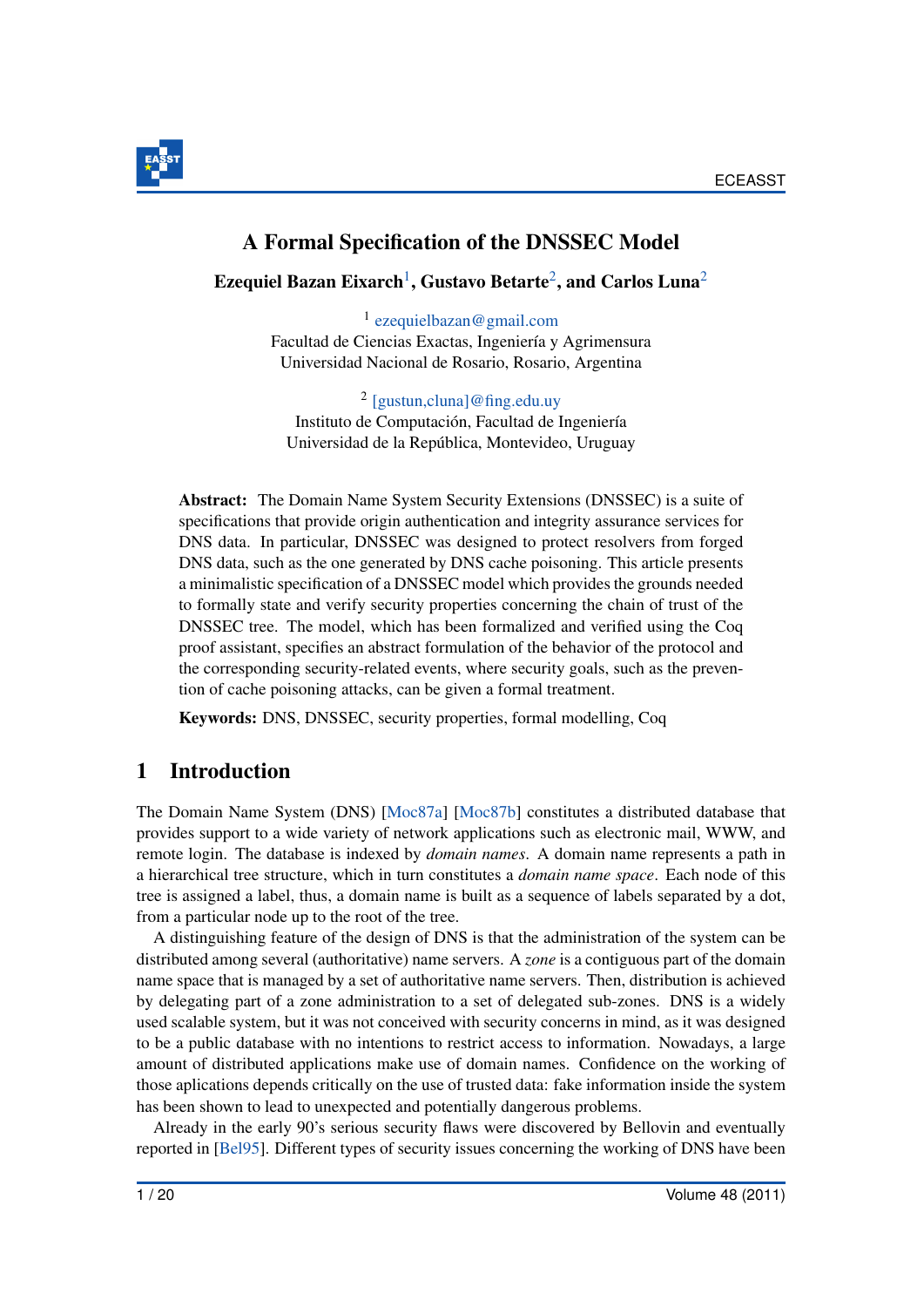

discussed in the literature, see, for instance, [\[Bel89,](#page-18-1) [Bel95,](#page-18-0) [Cer01,](#page-18-2) [Gav93,](#page-19-2) [CS94,](#page-19-3) [Vix95\]](#page-20-0). Identified vulnerabilities of DNS make it possible to launch different kinds of attack, namely: *cache poisoning*, *client flooding*, *dynamic update vulnerability*, *information leakage* and *compromise of the DNS servers authoritative database* [\[Dav99,](#page-19-4) [Bel95,](#page-18-0) [AA04\]](#page-17-0).

DNSSEC [\[AAL](#page-17-1)<sup>+</sup>05a, [AAL](#page-17-2)<sup>+</sup>05c, AAL<sup>+</sup>05b] is a suite of Internet Engineering Task Force (IETF) specifications for securing information provided by DNS. More specifically, this suite specifies a set of extensions to DNS which are oriented to provide mechanisms that support authentication and integrity of DNS data but not its vailability or confidentiality. In particular, the security extensions were designed to protect resolvers from forged DNS data, such as the one generated by DNS cache poisoning, by digitally signing DNS data using public-key cryptography. The keys used to sign the information are authenticated via a chain of trust, starting with a set of verified public keys that belong to the DNS root zone, which is the trusted third party.

The DNSSEC standards were finally released in 2005 and a number of testbeds, pilot deployments, and services have been rolled out in the last few years [\[Fou11,](#page-19-5) [IAN11,](#page-19-6) [IRL11,](#page-19-7) [Nom11,](#page-19-8) [PIR11,](#page-20-1)  $ABD^+$  $ABD^+$ ,  $YOM^+11$  $YOM^+11$ ]. In particular, the main objective of the OpenDNSSEC project  $[ABD^+]$  $[ABD^+]$  is to develop an open source software that manages the security of domain names on the Internet.

#### Contributions

The important and critical role of DNSSEC in software systems and networks makes it a prime target for formal verification. We are not aware of projects that have set out to formally verify the correctness of DNSSEC implementations. Reasoning about implementations provides the ultimate guarantee that the deployment of these protocols satisfies the expected properties. We are convinced, though, of the need for complementary approaches where verification is performed on simplified models that abstract away from the specifics of any particular implementation.

This article initiates such an approach by developing a minimalistic specification of a DNSSEC model, and yet provides a realistic setting in which to explore the security issues that pertain to the realm of DNS. The specification puts forward an abstract formulation of the behavior of the protocol and the corresponding security-related events, where security goals, such as the prevention of cache poisoning attacks, can be given a formal treatment. In particular the formal model provides the grounds needed to formally state and verify security properties concerning the chain of trust generated along the DNSSEC tree and the prevention of cache poisoning attacks.

The specification has been developed using the Calculus of Inductive Constructions (CIC) [\[CH88,](#page-18-5) [CP90,](#page-18-6) [PM93\]](#page-20-3) and it was formally verified using the Coq proof assistant [\[The10,](#page-20-4) [BC04\]](#page-18-7). The Coq system is a free open source software that provides a (dependently typed) functional programming language and a reasoning framework based on higher order logic to perform proofs of programs. As one example of its applicability, Coq has been used for the development and formal verification of a compiler of a large subset of the C programming language [\[Ler09\]](#page-19-9).

A detailed description of the specification of the model is presented in Spanish in [\[Baz11\]](#page-18-8). That document and the Coq development are available in [http://www.fing.edu.uy/inco/grupos/](http://www.fing.edu.uy/inco/grupos/gsi/sources/dnssec) [gsi/sources/dnssec.](http://www.fing.edu.uy/inco/grupos/gsi/sources/dnssec)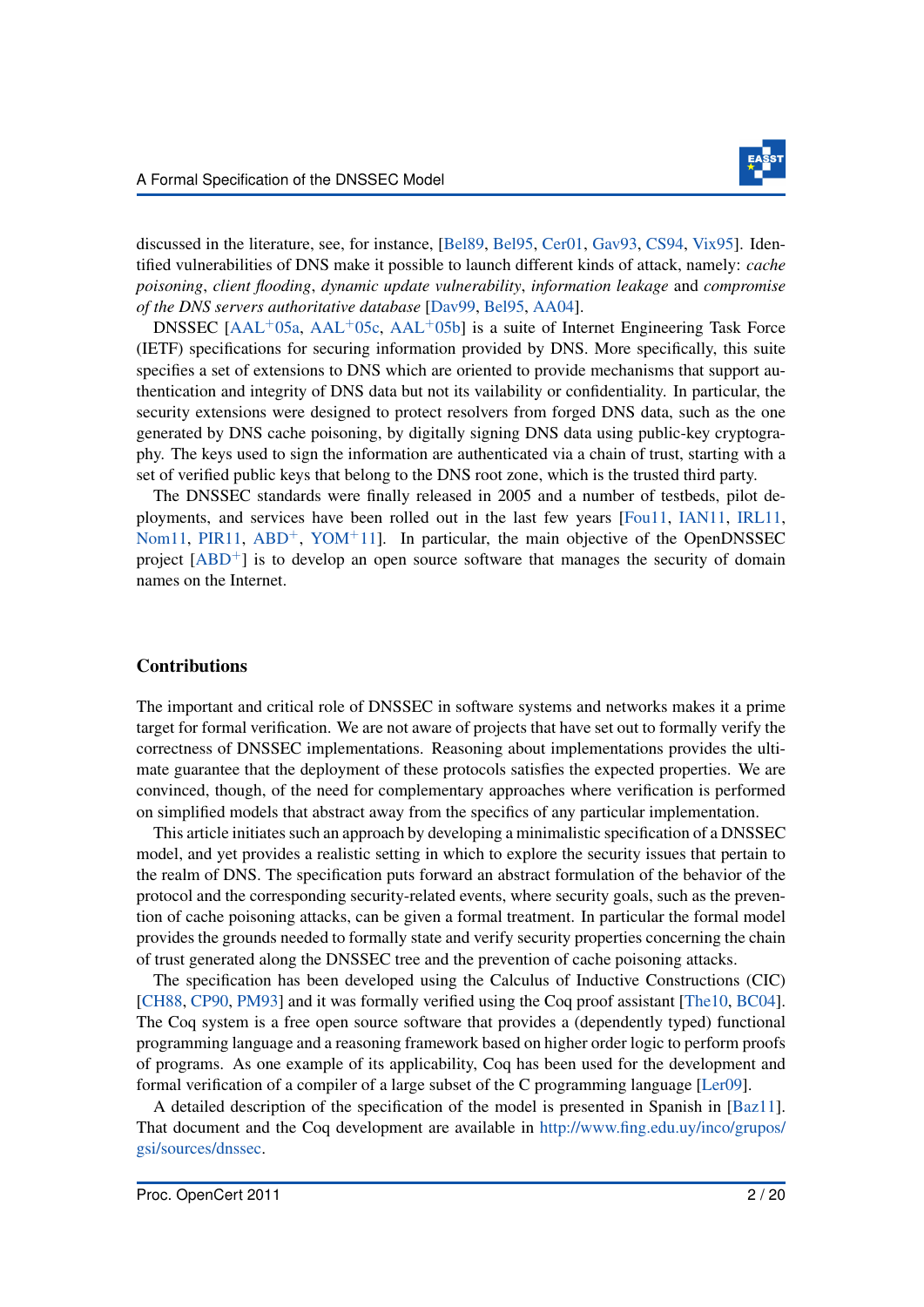

### Contents of the paper

The rest of the paper is organized as follows: Section [2](#page-3-0) provides a primer on DNS and DNSSEC focusing on the elements that are most relevant for our formal model, which we develop in Section [3.](#page-4-0) Section [4](#page-14-0) presents some of the verified properties and outlines the corresponding proofs. Finally, Section [5](#page-16-0) concludes and discusses directions for future work.

# <span id="page-3-0"></span>2 A Primer on the Vulnerabilities of DNS

In this section we provide some background on DNS, its vulnerabilities and the security extensions specified in DNSSEC.

The administration of DNS can be distributed among several (authoritative) name servers. DNS defines two types of server:

- *Nameservers*: which are authoritative servers that manage data of a contiguous part of the domain name space and where the master files reside. For redundancy sake, primary and secondary nameservers are provided for each zone.
- *Resolvers*: which are standard programs used to interact with the nameservers to extract information in response to client requests.

The process of obtaining information from DNS is called *name resolution*. Each server is initialized with the contact information of some authoritative servers of the root zone. Moreover, the root servers know how to contact the authoritative name servers of second level (e.g. the domains com, net, edu). Second level servers know the information of third level servers, and so on. By these means, the requestor can proceed refining the sought response by walking the tree structure, contacting different servers and getting "closer" to the answer after each referral.

Servers store the results of previous queries in their caches in order to speed up the resolution process, but as the mapping of names evolves, cached data has a limited time of validity. Authoritative servers attach, for instance, a Time To Live atribute (TTL) to this stored data, indicating when it should be removed from the cache. For more details concerning the working of DNS we refer to [\[LA06,](#page-19-10) [Moc87a,](#page-19-0) [Moc87b\]](#page-19-1).

In an early work, Cheung and Levitt [\[CL00\]](#page-18-9) discuss security issues of DNS and provide formal basis to model and prove security mechanisms that can be added to the system to prevent two specific problems:

- *Failure to authenticate DNS responses*: The message authentication mechanism used by DNS is weak. DNS checks if a received response matches a previously asked query only by checking if the Id attached in the query's header matches with the Id of the pointed response. In this way, if an attacker can predict the used query Id and his answer reaches before the real one does (as if a name server receives multiple responses for its query, it uses the first one), it will be able to send a forged response.
- *Cache poisoning attacks*: An attacker can take advantage of the lack of authentication mechanisms to intentionally formulating misleading information, injecting bogus information into some server DNS cache. Having cached this information, the cheated DNS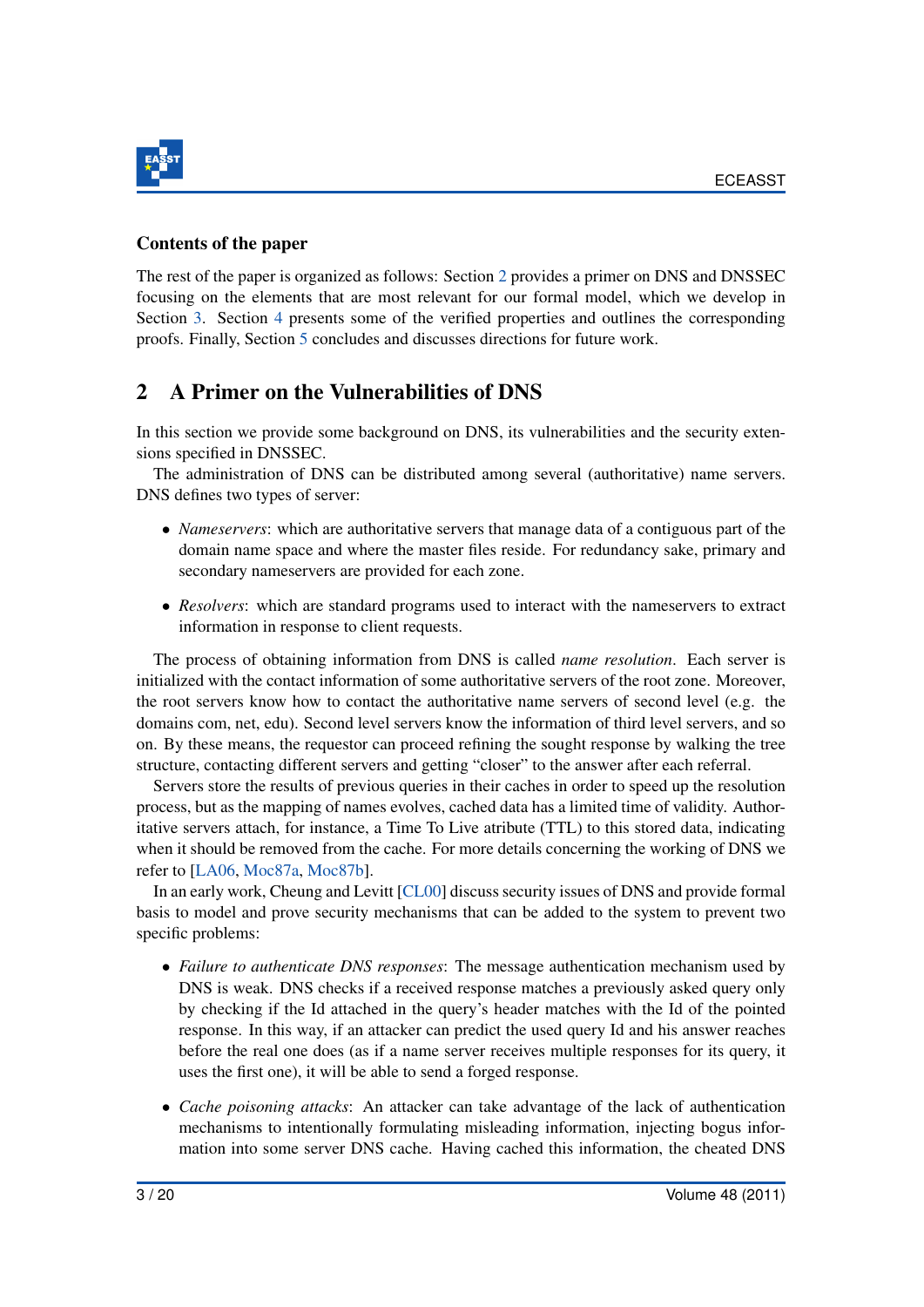

server is likely to get a Denial of Service (DoS), if the attacker sends a negative response that could actually be resolved; or in the worst case, the attacker can masquerade as a trusted entity, and then be able to intercept, analyze and intentionally corrupt the communication.

Cache poisoning attacks exploits a flaw in DNS, namely, the weak mechanisms used to ensure the authentication of data origin. As one of the goals of the DNS security extensions was to solve these vulnerabilities, we have put special focus in developing a formal specification that allows us to reason on the effectiveness of those extensiond regarding impersonation and cache poisoning attacks.

The extensions introduced by DNSSEC to improve the security of DNS require the combined application of mechanisms that make it possible to i) sign data, using public key cryptography, within zones ii) generate a chain of trust along the DNSSEC tree iii) perform key exchange within parent-child zones, and regular key rollover routines. The security extensions provide origin authentication and integrity assurance services for DNS data, including mechanisms for public key distribution and authenticated denial of existence of DNS data. However, respecting the principle assumed in the design of DNS that all data in the system must be visible, DNSSEC is not designed to provide confidentiality  $[AAL^+05a]$  $[AAL^+05a]$ .

The specification of the security extensions does not prevent the interaction of secure name servers and resolvers with non-secure ones. However, any communication that involves an unsecure server results in the loss of all DNSSEC security related capabilities. For this reason, in our model it is assumed that every server is security aware.

### <span id="page-4-0"></span>3 Formalization of the DNSSEC Model

In this section, we present an abstract model of DNSSEC. First, we introduce auxiliary definitions, to proceed then to define the set of states and a notion of valid state. Finally, we define the semantics of security-related events as state transformers and provide a formal definition of their execution. We start by providing notation used in this document.

#### 3.1 Notation

We use standard notation for equality and logical connectives ( $\wedge$ ,  $\vee$ ,  $\neg$ ,  $\forall$ ,  $\nexists$ ). We extensively use record types and enumerated types. Record types definitions are of the form  $R \stackrel{\text{def}}{=} [$  field<sub>0</sub>:  $A_0, \ldots, field_n : A_n$  ]. Field selection is abbreviated using dot notation. We define an inductive relation I by giving introduction rules of the form:

$$
rule \frac{a_0 \ldots a_j}{I b_0 \ldots b_n}
$$

where free occurrences of variables are implicitly universally quantified.

Sets of type *A* are defined as *set A*, where *set* is an inductive type encoding sets as lists. We use  ${a_0, \ldots, a_n}$ *A* to denote the set of elements  $a_0, \ldots, a_n$  of type *A*. When the type *A* is obvious from the context, we write  $\{a_0, \ldots, a_n\}$ . Classical notation is used for set operations  $(\cup, \cap, \setminus, \in, \subseteq)$ .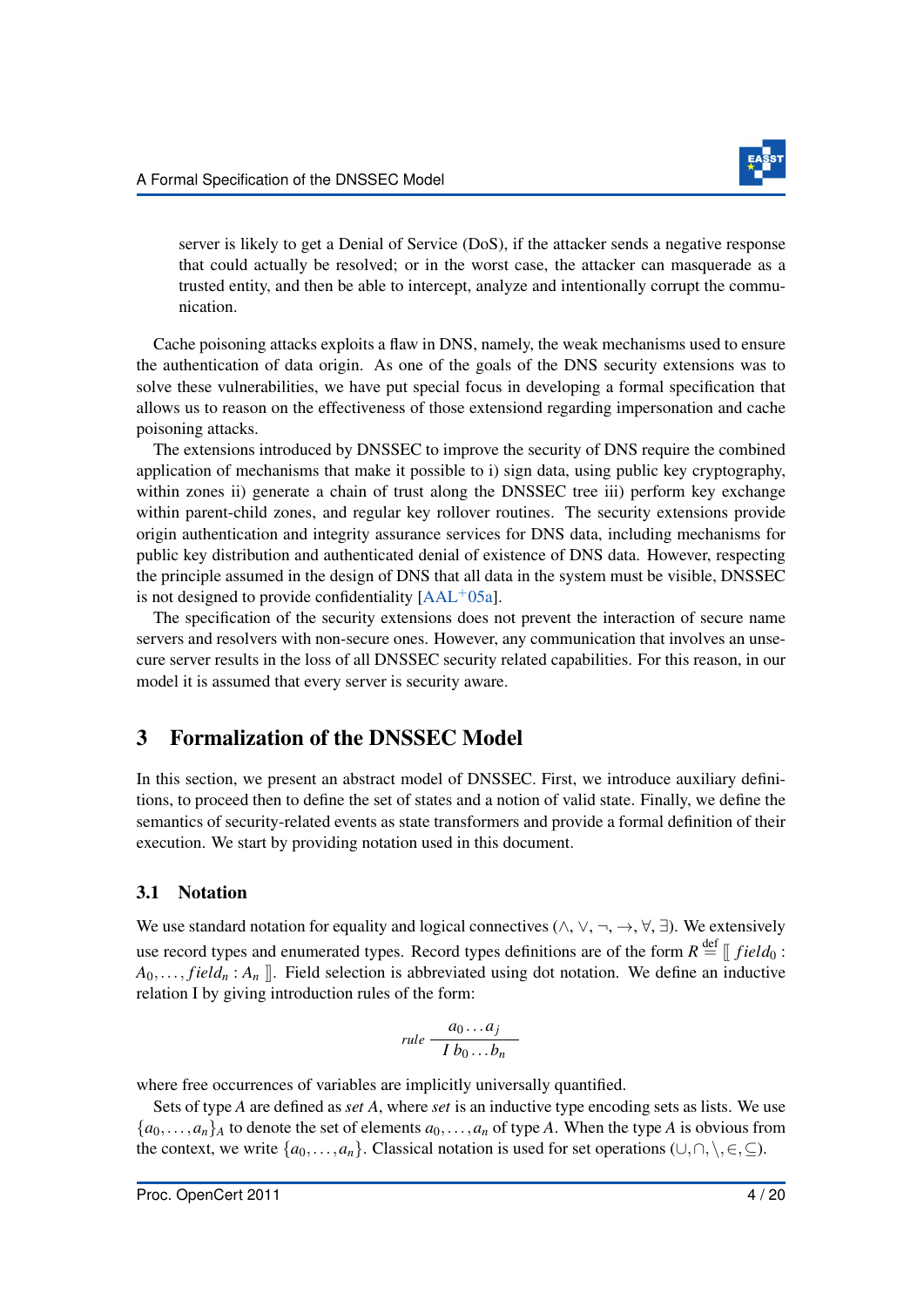

### <span id="page-5-1"></span>3.2 Formalizing States

The state of a DNSSEC system consists of a collection of components that we now proceed to describe. Servers distributed globally are represented as objects of an abstract type Process.

#### 3.2.1 Secure Resource Records

A Resource Record (*RR*) is the basic unit of information used in DNS. A structure of this kind is defined by six fields: i) the field *NAME* defines the domain name that applies to the given RR, ii) the field *TY PE* indicates the type of resource record. Figure [1](#page-5-0) depicts the most common ones, iii) the field *CLASS* is used to identify the protocol group to which the record belongs. In the sequel we shall only make use of the class IN, which is the one of interest to people using TCP/IP software, since it stands for *Internet*, iv) *T T L* stands for Time To Live; it is primarily used by resolvers, and specifies how long a resource record should be cached before discarding it, v) the field *RDLENGT H* is an unsigned integer that specifies the length of the RDATA field, vi) the field *RDATA* contains the data of the resource record. The data field is defined differently for each type and class of data.

<span id="page-5-0"></span>

| Type         | Description                       |
|--------------|-----------------------------------|
| $\mathbf{A}$ | <b>Internet Address</b>           |
| <b>CNAME</b> | Canonical Name (nickname pointer) |
| <b>HINFO</b> | <b>Host Information</b>           |
| <b>MX</b>    | Mail Exchanger                    |
| <b>NS</b>    | Name Server                       |
| <b>PTR</b>   | Pointer                           |
| <b>SOA</b>   | <b>Start Of Authority</b>         |

Figure 1: Types of Resource Records

Formally, a resource record is defined as an object of the following record type:

 $RR \stackrel{\text{def}}{=} \left[ \right]$  *Rdname*: *DName*, *Rtype*: *RRType*, *RClass*: *RRClass*, *Rttl* :*T T L*, *RDL*:*RDLength*, *Rrdata*:*RData* ]]

A set of resource records that share the same domain name, type and class is formalized as an object of the following type:

# $\mathbf{RRset} \stackrel{\text{def}}{=} set \, RR$

To implement the proposed security extensions, DNSSEC introduces additional security-related resource records: i) for origin authentication DNSSEC provides a hierarchical public key infrastructure (PKI), which allows resolvers to obtain the DNSSEC key of a zone and use it for authenticating signed data belonging to that zone. To support this PKI, three resource records were introduced: RRSIG, DNSKEY and DS, ii) for assuring integrity of data each zone signs all the RRsets over it is authoritative. In every transmission, RRSIGs are transmitted along with the replied RRsets, and by these means, when a transmission is received, data integrity can be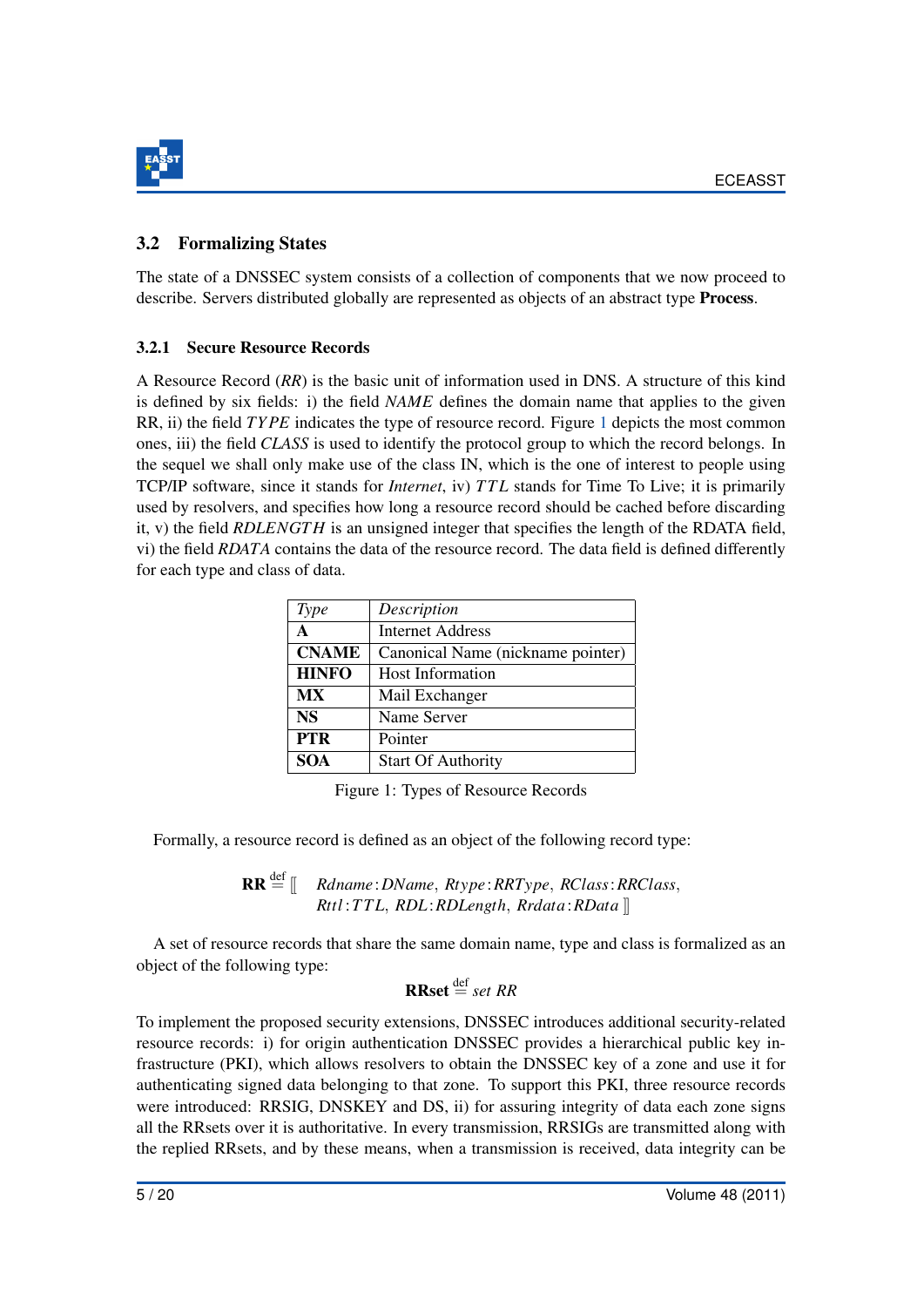verified, iii) for authenticated denial of existence, Next Secure (NSEC) resource records are provided. They list all of the existent RRs belonging to an owner name within an authoritative zone, making it possible to verify the non-existence of a RR, by comparing against the RR list of its owner name. Figure [2](#page-6-0) describes the security oriented new resource records.

<span id="page-6-0"></span>

| <b>RR</b>     | <b>Description</b>                                                     |
|---------------|------------------------------------------------------------------------|
| <b>RRSIG</b>  | Signature over RRset made using private key                            |
| <b>DNSKEY</b> | Public key, needed for verifying a RRSIG                               |
| DS            | Delegation Signer, pointer for building chains of trust.               |
|               | The Parent DNSKEY signs the Parent DS, Parent DS signs the Child       |
|               | DNSKEY, and so forth, providing a mechanism to verify origin integrity |
|               | from a domain name up to the root servers                              |
| <b>NSEC</b>   | Used to provide an authenticated non-existence of data.                |
|               | Indicates which name is the next one in the zone and which type codes  |
|               | are available for the current name                                     |

Figure 2: Resource records introduced by DNSSEC

The type of a resource record, which includes the specific types defined by the DNSSEC specifications, is defined by the following enumerated type:

> $\mathbf{RRType} \stackrel{\text{def}}{=} A \mid PTR \mid NS \mid CNAME \mid MX \mid SOA \mid HINFO$ | RRSIG | DNSKEY | DS | NSEC

We formalize the notion of secure (set of) RR by the following two types:

**SecRR** 
$$
\stackrel{\text{def}}{=} \llbracket RR' : RR, Rsign : RR \rrbracket
$$
  
**SecRRset**  $\stackrel{\text{def}}{=} \llbracket RRset' : RRset, RRsign : RR \rrbracket$ 

where *Rsign* and *RRsign* contain, respectively, the signature corresponding to *RR'* and to *RRset'*.

### 3.2.2 The Distributed Database

DNS manages a distributes database, which is indexed by a tuple (dname, type, class) of type *Idx*:

 $\text{Idx} \stackrel{\text{def}}{=} \left[ \text{Idname}: DName, \text{Itype}: RRType, \text{IClass}: RRClass \right]$ 

The range of this database is a set of secure RRs. A DNS database is thus formalzed as an object of the function type:

**DbMap** 
$$
\stackrel{\text{def}}{=} \text{Idx} \rightarrow \text{SecRRset}
$$

### 3.2.3 DNS Message

A DNS(SEC) message consists of a header and four additional sections, as illustrated in Figure [3.](#page-7-0) The *HEADER* contains an identification (Id) field, which is used to match an answer to its corresponding query. The *QUESTION* section consists of a target domain name (*QNAME*),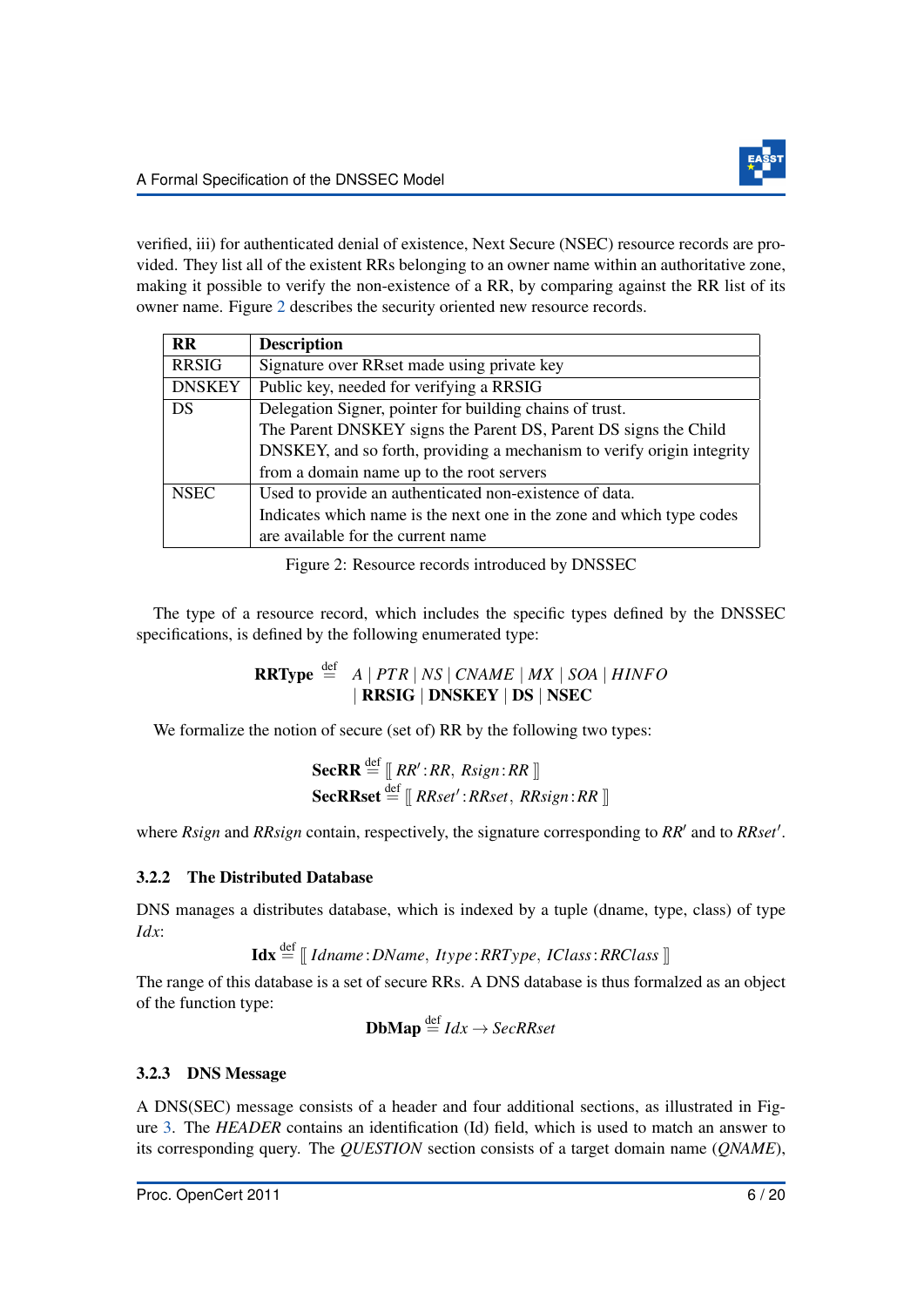<span id="page-7-0"></span>

| HEADER   OUESTION | ANSWER | <b>AUTHORITY</b> | <b>ADDITIONAL</b> |
|-------------------|--------|------------------|-------------------|
|                   |        |                  |                   |

Figure 3: DNS Message Format [\[Dav99\]](#page-19-4)

a type (*TYPE*), and a class (*QCLASS*). A query to find out, for instance, the IP address of the host *h1.fceia.unr.edu.ar* will have *QNAME=h1.fceia.unr.edu.ar*, *QTYPE=A* and *QCLASS=IN*. The *ANSWER* section contains RRs which directly answer the query. The *AUTHORITY* section carries RRs which describe other authoritative server (e.g. may contain RRs to refer the querier to other name servers during the resolution process). The *ADDITIONAL* section carries RRs that may be helpful for using RRs information of other sections (e.g. may contain A RRs to provide the IP address for the RRs listed in the authority section).

We define the *DNSMessage* type as follows:

**DNSMessage** 
$$
\stackrel{\text{def}}{=}
$$
  $\llbracket$  *Hdr:Header*, *Q:Idx*, *Ans:SecRRset*,  
*Author: SecRRset*, *Additional: SecRRset*  $\llbracket$ 

#### 3.2.4 Pending Submissions

Pending submissions, that is to say, requests or answers, possibly triggered by a received answer, which are waiting to be delivered, are defined as objects of the following type:

**SendOR**  $\stackrel{\text{def}}{=}$   $\parallel$  *SendO*:*set InfoMsg*, *SendR*:*set InfoMsg*  $\parallel$ 

An object of the type *In f omsg* represents the required information needed to be sent.

 $\text{InfoMsg} \stackrel{\text{def}}{=} \llbracket \text{MFrom:Process}, \text{MTo:Process}, \text{MMsg:DNSMessage} \rrbracket$ 

### 3.2.5 System Keys

DNSSEC security is based in the use of public key cryptography. Each DNS server owns two keys, namely, a Zone Signing Key (ZSK) and a Key Signing Key (KSK). A ZSK key is used to sign every RRset within a zone, generating the RRSIG records. A KSK key is used especifically to sign the DNSKEY RRset and generate its corresponding RRSIG. To access the system's DNSKEYS, the following record have been defined:

$$
\textbf{keySet} \stackrel{\text{def}}{=} [\![ \textit{key}: \textit{RR}, \textit{ksign}: \textit{RR} \ ]\!]
$$

where *key* is a DNSKEY and *ksign* its corresponding RRSIG signature.

Each server has its corresponding pair of keys:

$$
\textbf{keys} \stackrel{\text{def}}{=} [\![\;zsk:keySet,\;ksk:keySet\;]\!]
$$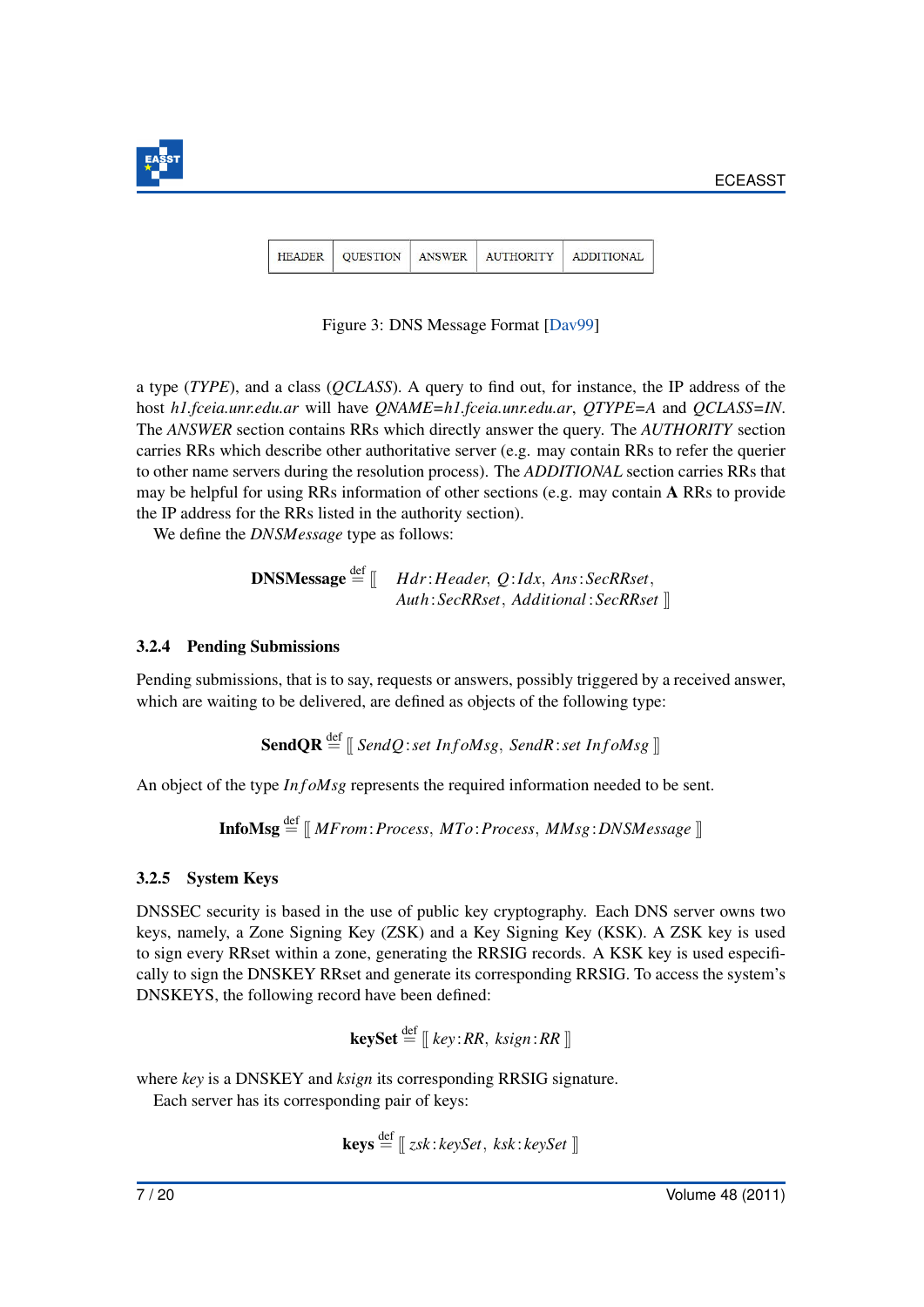

#### 3.2.6 Delegations

A delegation describes a father-child relationship between DNSSEC servers. As shown in Figure [2,](#page-6-0) it helps building the DNSSEC chain of trust. To model delegation in our specification we have defined the following function:

 $\text{DSpDB} \stackrel{\text{def}}{=} \text{Process} \rightarrow \text{DSp}$ 

where:

$$
\mathbf{DSp} \stackrel{\mathrm{def}}{=} \left[ \left[ \mathit{Tsrv:Process}, \mathit{rrDS:SecRR} \right] \right]
$$

In words, we have defined a function that maps Parent servers with its corresponding Childs to whom they trust, along with the digest RR to prove it. This is an essential part of the model, as it will allow us to reason over the effectiveness of the chain of trust.

#### 3.2.7 System State

To reason about the DNSSEC security system most details of the state may be abstracted. States are modeled by a record type with nine components:

State  $\stackrel{\text{def}}{=}$   $\parallel$  *Servers*:*set Process*, *TrustedServers*:*set Process*, *ServerKeys*:*Process* → *keys*,  $Delegations: Process \rightarrow DSpDB$ ,  $Parents: Process \rightarrow DSp,$ *viewAuth*:*Process* → *DbMap*, *viewCache* :*Process* → *DbMap*, *PendingQueries*:*Process* → *set Header*,  $SendBuffer:Process \rightarrow SendQR$ 

The component *Servers* indicates the involved DNS servers, whereas that *TrustedServers* and *ServerKeys* represent set of publicly known trusted servers and the set of keys for every server, respectively. The delegations issued by each server and the fathers of a server are indicated by the components *Delegations* and *Parents*. The components *viewAuth* and *viewCache* are used to represent the authoritative view and the cache view of every server, *PendingQueries* is a function that maps a server with the expected answers to the already performed queries, and *SendBu f f er* is a buffer with the corresponding pending submissions for each server.

#### 3.2.8 Valid State

We define a notion of valid state that captures essential security properties of the system, and more particularly of the DNSSEC specification provided by the "DNSSEC protocol document set", which refers to the three documents that form the core of the DNS security extensions: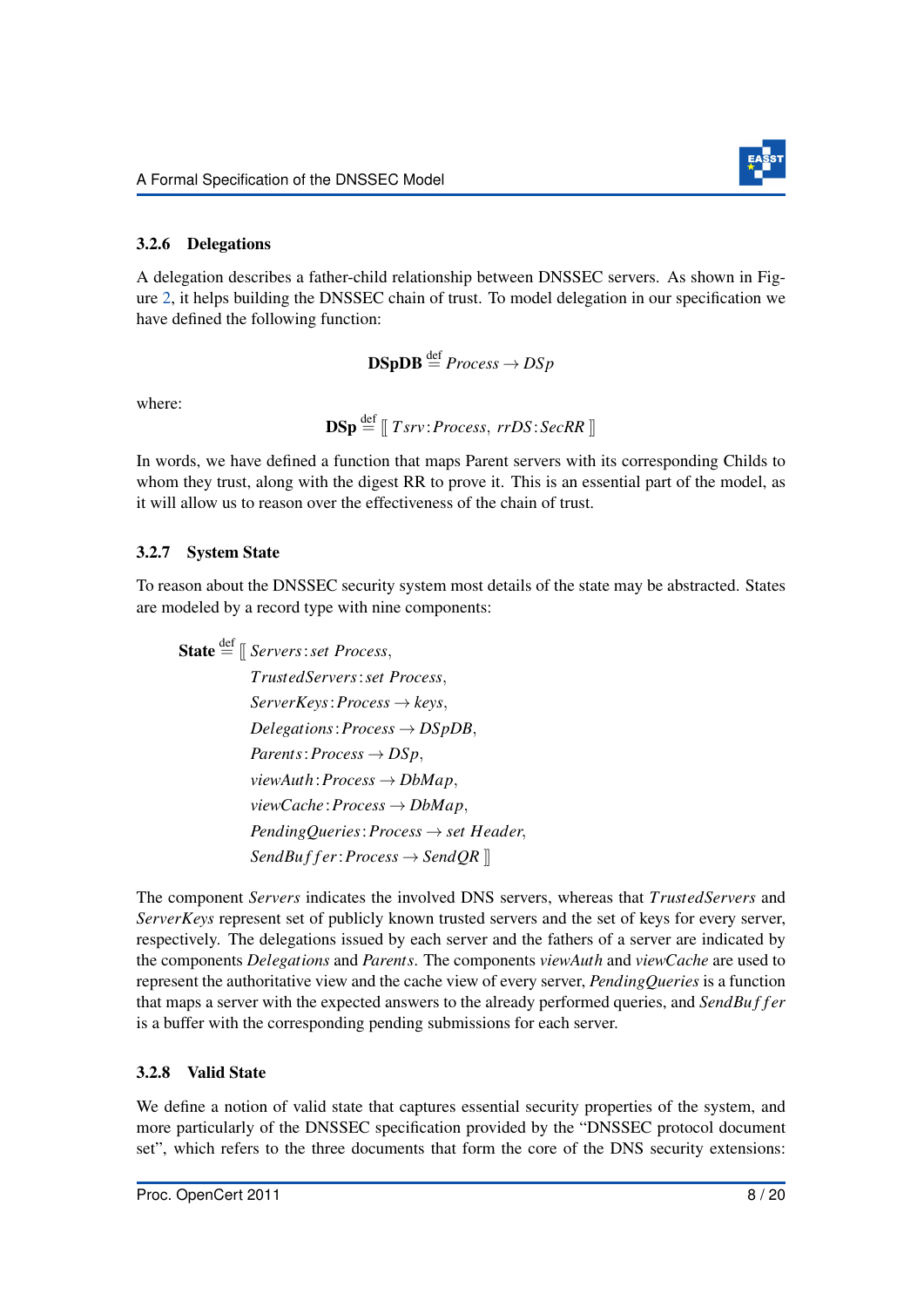

*"DNS Security Introduction and Requirements"* [\[AAL](#page-17-1)+05a], *"Resource Records for DNS Security Extensions"* [\[AAL](#page-18-3)+05c], and *"Protocol Modifications for the DNS Security Extensions"*  $[AAL^+05b]$  $[AAL^+05b]$ .

We say that the predicate *Valid* holds on state *s* if *s* satisfies the following properties:

1. *"Every RRset within the view of a server must be signed by its corresponding RRSIG signature"*, which can be stated formally as follows,

> **RR\_integrity**  $s \stackrel{\text{def}}{=} \forall$  *srv*: *Process*, *srv*  $\in$  *s*.*Servers*  $\rightarrow$ *signedView s srv* (*s*.*viewAuth srv*) ∧ *signedView s srv* (*s*.*viewCache srv*)

where *signedView* verifies that every RRset of a sever's zone is correctly signed by its corresponding RRSIG.

2. *"Every server's Zone keys must be signed by its corresponding Key Signing Key (KSK)"*,

**ZSK-integrity** 
$$
s \stackrel{\text{def}}{=} \forall
$$
 (srv: Process), srv  $\in$  s. *Servers*  $\rightarrow$   
verifySign (s. *ServerKeys* srv).*ksk.key*  
 $\{(s. *ServerKeys* srv).*ksk.key*\} \cup \{(s. *ServerKeys* srv).*zsk.key*\}  
(s. *ServerKeys* srv).*zsk.ksign*$ 

where *verifySign* checks that the RRSIG of a RRset has been effectively generated from a given key.

3. *"Every server must be publicly known as trusted, or be verified by the corresponding digest in its father's zone"*,

> **KSK\_integrity**  $s \stackrel{\text{def}}{=} \forall$  (*srv*: *Process*), *srvH*  $\in$  *s*.*TrustedServers*  $\lor$ *checkDigest s srvH* (*s*.*Parents srvH*).*rrDS*.*RR*<sup>0</sup>

where *checkDigest* validates if a DS record in the Parent zone really contains a digest of its Child keys.

We thus formally define the *Valid* predicate over *State* as the conjunction of the previous validity conditions:

**Valid** 
$$
s \stackrel{\text{def}}{=} RR\_integrity \ s \ \land \ ZSK\_integrity \ s \ \land \ KSK\_integrity \ s
$$

#### 3.3 Events

The working of the system is modelled in terms of the execution of events. An event is understood as an action that transforms the state of the system. Next we present the syntax, and specify the semantics and execution of events.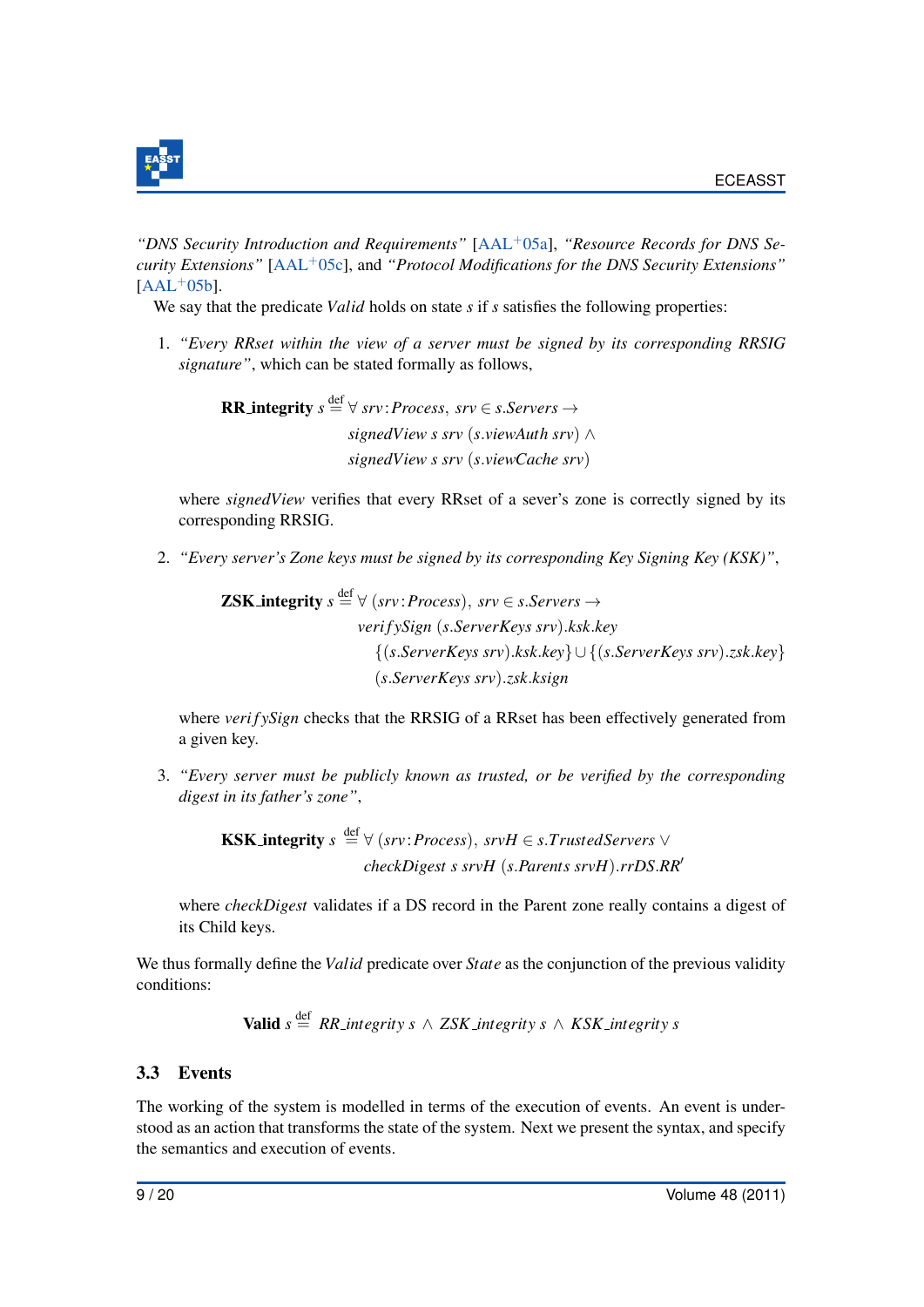

<span id="page-10-0"></span>

| <b>Name</b>         | <b>Description</b>                                              |
|---------------------|-----------------------------------------------------------------|
| Add Server          | Creates a new server in the domain name system                  |
| Delete_Server       | Deletes a server from the domain name system                    |
| Add RRset           | Inserts a new RRset in the authoritative view of a given server |
| Delete_RRset        | Deletes a RRset from the authoritative view of a given server   |
| Server_ZSK_rollover | Performs a rollover of the zone key of a given server           |
| Server_KSK_rollover | Performs a rollover of the KSK of a given server                |
| Add_TrustedServer   | Indicates the reliable publication of a server known as trusted |
| Del_TrustedServer   | Indicates that a server should no longer be consider as trusted |
| Send_Query          | Sends a specific query to a given server                        |
| Receive_Response    | Receives a response from a given server                         |
| Send_PendingQ       | Sends pending queries                                           |
| Send_PendingR       | Sends pending responses                                         |
| $RR\_TimeOut$       | Indicates that the TTL of a given RRset has expired             |

Table 1: Events

#### 3.3.1 Syntax

The syntax and signature for every event relevant to our abstract model of DNSSEC is formalized by the non-recursive inductive set *Event*:

# $Event \stackrel{\text{def}}{=}$

 $Add Server: Process \rightarrow keys \rightarrow DSpDB \rightarrow DSp \rightarrow DbMap \rightarrow DbMap \rightarrow Event$  $Delete\_Server : Process \rightarrow Event$  $Add\_RRset : Process \rightarrow Idx \rightarrow RRset \rightarrow Event$  $Delete\_RRset: Process \rightarrow Idx \rightarrow Event$  $Server ZSK_r$ *rollover* :  $Process \rightarrow RR \rightarrow Event$  $Server\_KSK\_rollover : Process \rightarrow RR \rightarrow RR \rightarrow Event$ | *Add TrustedServer* : *Process* → *Event* | *Del TrustedServer* : *Process* → *Event* | *Send Query* : *Process* → *Process* → *DNSMessage* → *Event*  $$ | *Receive Response* : *Process* → *Process* → *DNSMessage* → *Event*  $Send\_PendingQ: Process \rightarrow Event$  $Send\_PendingR: Process \rightarrow Event$  $RR\_TimeOut: Process \rightarrow Idx \rightarrow RR \rightarrow Event$ 

A brief description of each event is shown in Table [1.](#page-10-0) In the next section we present the formal semantics for a small subset of these events.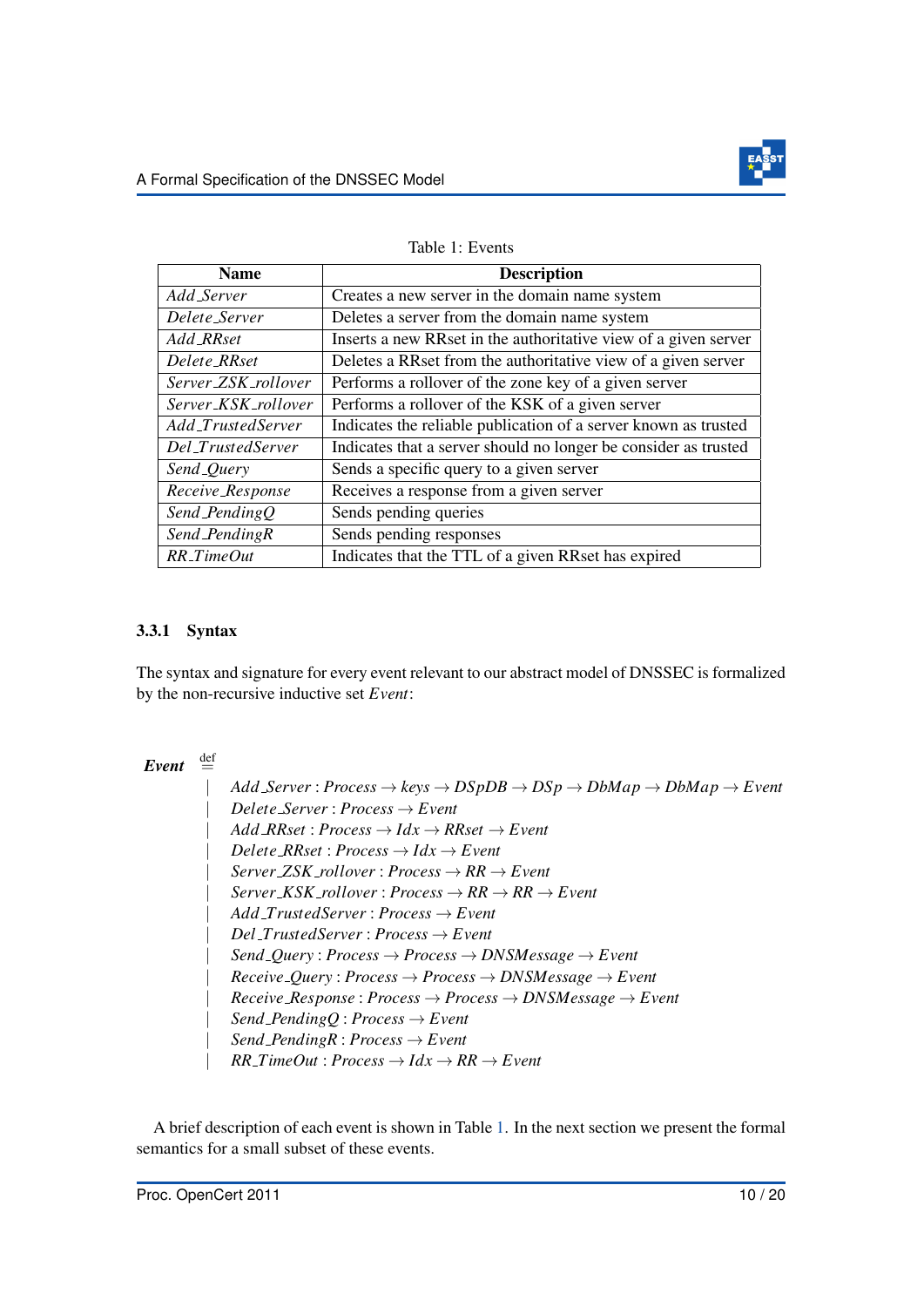

#### <span id="page-11-0"></span>3.3.2 Semantics

The behavior of the events is specified by their pre- and postconditions, which are given by the predicates *Pre* and *Post* respectively,

> $Pre: State \rightarrow Event \rightarrow Prop$  $Post: State \rightarrow State \rightarrow Event \rightarrow Prop$

Preconditions are defined in terms of the system state while postconditions are defined in terms of the before and after states. Due to space constraints, we only present here the formal specification of three distinguished events, namely, *Server ZSK rollover*, *Receive Response* and *RR TimeOut*. In the specification of the postconditions we have omitted all fields of the state that remain invariant when executing the corresponding event. The names of the auxiliary functions and predicates used should be self-explanatory.

• *Server ZSK rollover srv rrzsk* This event performs the rollover of the ZSK key for a specific server *srv*. For this event to take place it is needed that *srv* exists in the system and *rrzsk* should be a ZSK key, that is to say,a key which is identified as a *Zone Signing key* by the information of its RRDATA.

> $Pre s (Server ZSK_rollover srv rrzsk) \stackrel{\text{def}}{=}$ *isServer s srv* ∧ *isZSK rrzsk*  $Pos s s'$  (*Server ZSK rollover srv rrzsk*)<sup> $\stackrel{\text{def}}{=}$ </sup> (*s* 0 .*ServerKeys srv*).*zsk*.*key* = *rrzsk*  $\wedge$  (*s*'.*ServerKeys srv*).*zsk.ksign* = *sign* (*s*.*ServerKeys srv*).*ksk*.*key* ({(*s*.*ServerKeys srv*).*ksk*.*key*} ∪ {*rrzsk*}) ∧ ∀ (*i*:*Idx*), (*s* 0 .*viewAuth srv i*).*RRsign* = *sign rrzsk* (*s*.*viewAuth srv i*).*RRset*<sup>0</sup>

The postcondition states that when this event executes successfully the key *rrzsk* is stored as the new ZSK, its signature is calculated, using *sign*, and stored as its corresponding RRSIG. In addition to that, all the signatures for the resource records within the authoritative view of the server *srv* are re-calculated.

• *Receive Response srv from srv to m* This event models the processing of an answer message *m*. For this operation to succeed, servers *srv f rom* and *srv to* must belong to the set of servers of the system and the received response should be an answer to a previously submitted query delivered by the server *srv to*.

> *Pre s (Receive Response srv from srv to m)*  $\stackrel{\text{def}}{=}$ *isServer s srv f rom* ∧ *isServer s srv to* ∧ *m*.*Hdr* ∈ (*s*.*PendingQueries srv to*)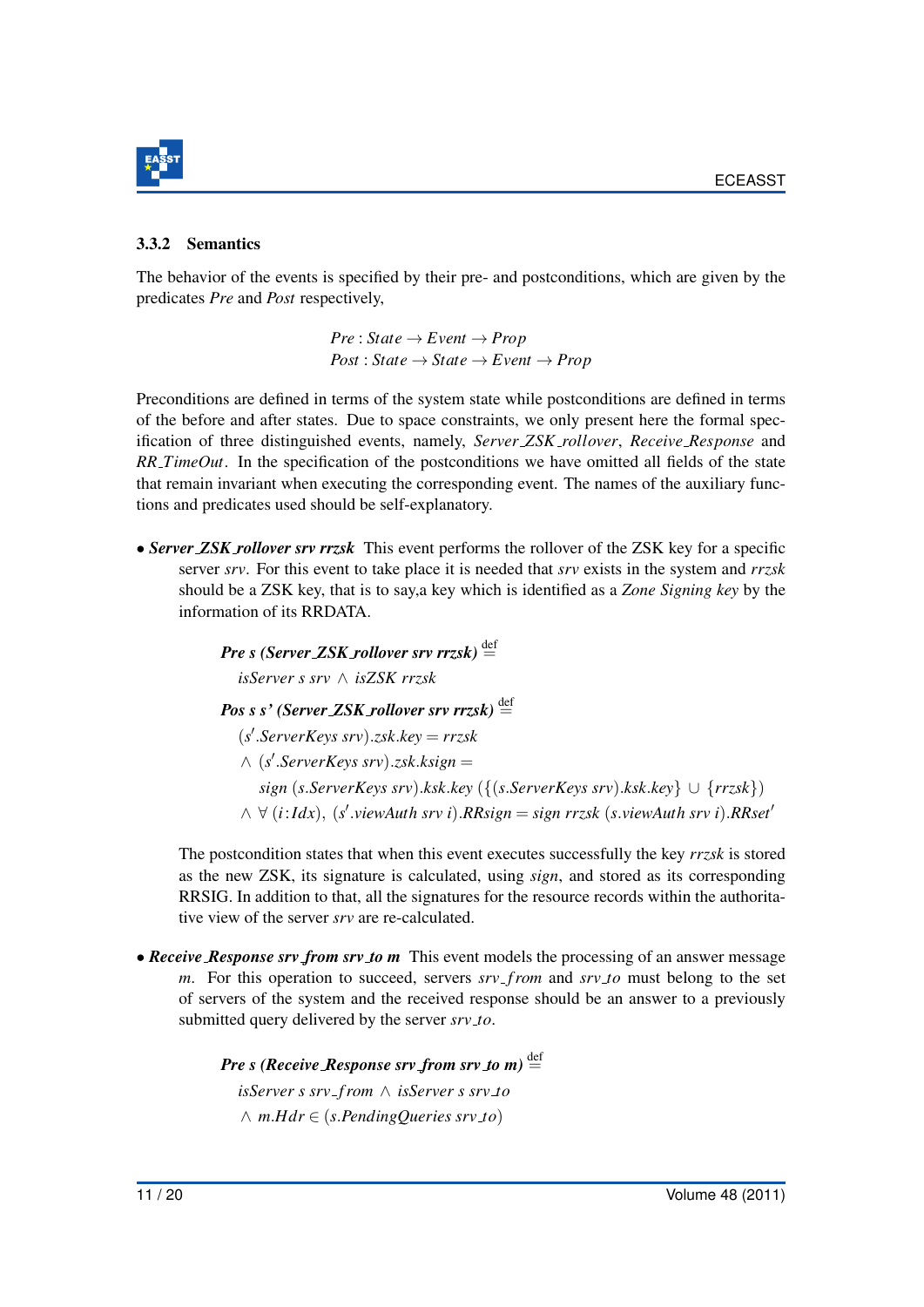

*Pos s s'* (*Receive Response srv from srv to m*)  $\stackrel{\text{def}}{=}$ *if* (*nodata\_newrefer m*)  $(s'$ .*SendBuffer srv\_to*).*SendQ* = (*s*.*SendBuffer srv\_to*).*SendQ* ∪  $\{(make$  <i>Resp</i> <i>srv</i> <i>to</i> (<i>next</i> <i>m</i><i>.Additional</i><i>.RRset'</i>) <i>m</i>)\} *elseif* (*verif ySign* (*s*.*ServerKeys srv\_to*).*zsk.key m.Ans.RRset' m.Ans.RRsign*)  $((s'.viewCache$   $srv_to)$   $m.Q)$ .*RRset'* =  $m.A$ ns.*RRset'* ∧ ((*s* 0 .*viewCache srv to*) *m*.*Q*).*RRsign* = *m*.*Ans*.*RRsign*  $\wedge$  *s'*. PendingQueries srv\_to = (*s*. PendingQueries srv\_to) \{*m.Hdr*}

The postconditions establishes the conditions required to be satisfied for a given resource record to be accepted and allocated in the cache view of a server. In the case that the received answer does not contain information in its auth section, but it does contain a *closer* server to refer, then the message will be re-sent to that server. On the contrary, if the received message contains data in its auth section, and the received RRsets as well as their corresponding received signatures are verified by the sender zsk key, then the RRsets and their signatures are added to the server's cache view and, as the query has been successfully replied, the message is removed from the *PendingQueries* set. It should be noticed that a correct execution of this event would prevent a cache poisoning like the one discussed in Section [2.](#page-3-0) In section [4](#page-14-0) we will skecth the proof that the state remains valid after the execution of this event.

• *RR TimeOut srv i rr* Runs on the expiration of the TTL of a resource record *rr* for a given server *srv*. The operation precondition will be verified when *srv* belongs to the set of servers of the system and the TTL of *rr* has expired due to timeout of either the resource record or its corresponding signature.

*Pre s (RR\_TimeOut srv i rr)*  $\stackrel{\text{def}}{=}$ 

*isServer s srv* ∧ *isTimeout s srv i rr*

 $\land$  (*rr* ∈ (*s*.*viewCache srv i*).*RRset*<sup> $\prime$ </sup>  $\lor$  *rr* ∈ (*s.viewAuth srv i*).*RRset*<sup> $\prime$ </sup>)

# $Pos s s' (RR\_TimeOut srv i rr) \stackrel{\text{def}}{=}$

 $if (rr \in (s.viewAuth srv i).RRset')$ 

 $((s'.viewAuthor) i).RRset' = ((s.viewAuthor) i).RRset' \setminus \{rr\})$ 

 $\wedge$  ((*s'*.*viewAuth srv*) *i*).*RRsign* =

 $sign(s.ServerKeys$   $srv)$ .*zsk.key* ((*s'.viewAuth srv*) *i*).*RRset*<sup>1</sup>

 $else$  ((*s'*.*viewCache srv*) *i*). $RRset' = ((s.viewCache srv)$  *i*). $RRset'\{rr\}$ 

 $\wedge$  ((*s'*.*viewCache srv*) *i*).*RRsign* =

*sign* (*s*.*ServerKeys srv*).*zsk*.*key* ((*s* 0 .*viewCache srv*) *i*).*RRset*<sup>0</sup>

The postcondition of *RR TimeOut* states that the expired resource record and its signature are removed from the correponding authoritative or cache view.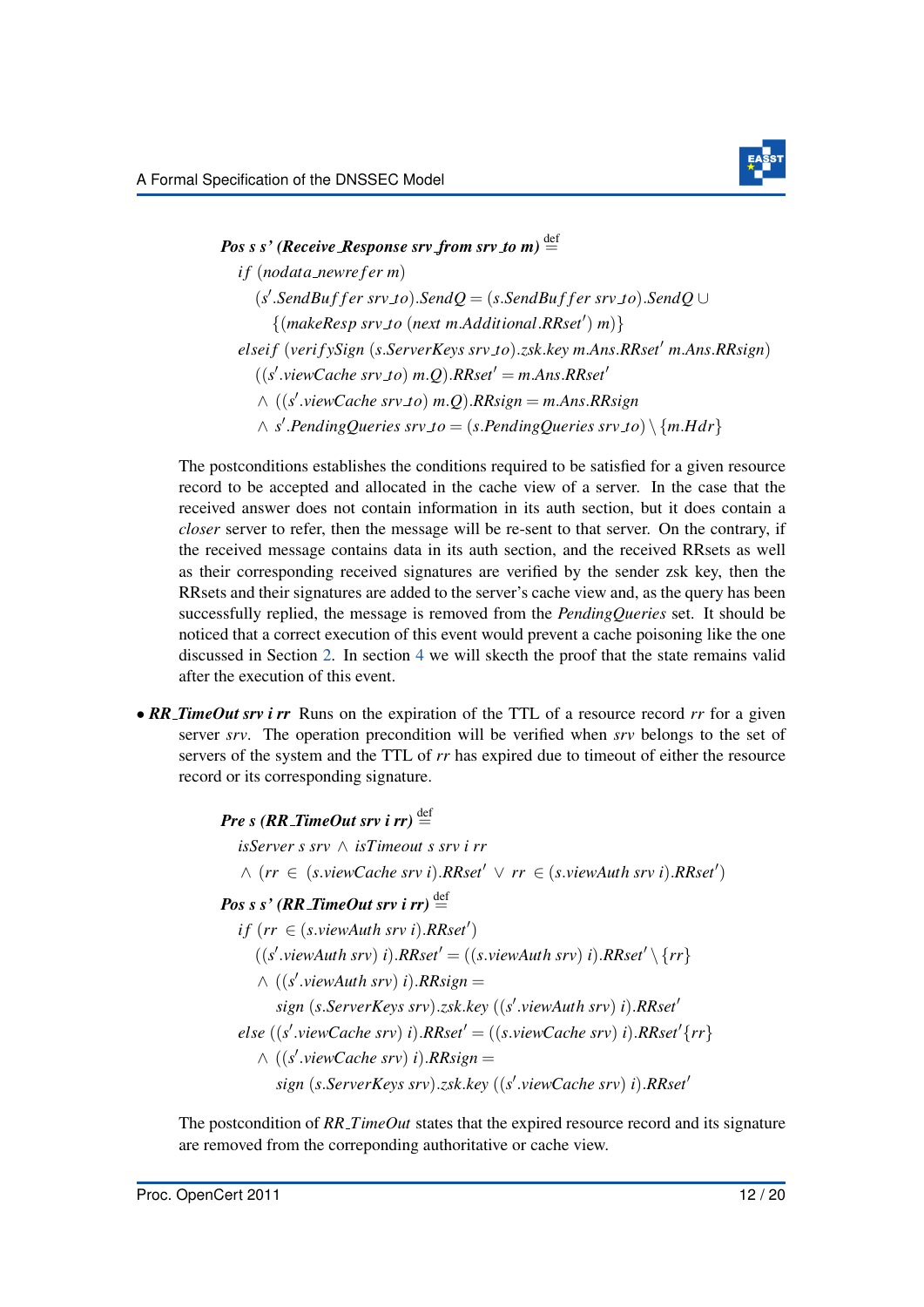

#### 3.3.3 Errors

When an event is executed and a precondition is not valid, the system answers with a corresponding error code. These error codes are defined by the enumerated type *ErrorCode*:

 $ErrorCode \stackrel{\text{def}}{=} server\_not\_exists \mid invalid\_zsk \mid query\_not\_asked$ | *rrset not exists* | *rr not timeout* | ...

<span id="page-13-0"></span>Table [2](#page-13-0) specifies the error code associated to unverified preconditions of the three events whose semantics was presented in Section [3.3.2.](#page-11-0) In our model this is formalized as a relation *ErrorMsg* between valid states of the system and error messages.

| Server_ZSK_rollover srv rrzsk                              |                   |  |  |
|------------------------------------------------------------|-------------------|--|--|
| $\neg$ is Server s srv                                     | server_not_exists |  |  |
| $\neg$ isZSK rrzsk                                         | invalid_zsk       |  |  |
| Receive_Response srv_from srv_to m                         |                   |  |  |
| $\neg$ is Server s srv_from $\vee \neg$ is Server s srv_to | server_not_exists |  |  |
| $\neg m.Hdr \in s.PendingQueries srv_to$                   | query_not_asked   |  |  |
| RR_TimeOut srv i rr                                        |                   |  |  |
| $\neg$ is Server s srv                                     | server_not_exists |  |  |
| $rr \notin$ (s.viewCache srv i).RRset'                     |                   |  |  |
| $\forall$ rr $\notin$ (s.viewAuth srv i). RRset'           | rrset_not_exists  |  |  |
| $\neg$ <i>isTimeout s srv i rr</i>                         | rr_not_timeout    |  |  |

|  |  | Table 2: Error messages |
|--|--|-------------------------|
|--|--|-------------------------|

#### 3.3.4 One-step Execution

Executing an event  $e$  over a state  $s$  produces a new state  $s'$  and a corresponding answer  $r$  (denoted  $s \xrightarrow{e/ans} s'$ , where the relation between the former state and the new one is given by the postcondition relationship *Post*.

$$
\csc \text{pre} \xrightarrow{\text{Pre } s \text{ } e} \xrightarrow{\text{Post } s \text{ } s' \text{ } e}
$$
\n
$$
\csc \text{pre} \xrightarrow{\neg \text{ Pre } s \text{ } e} \qquad \exists \text{ } ec: \text{ErrorCode}, \text{ ErrorMsg } s \text{ } e \text{ } ec \wedge \text{ans} = \text{error } ec
$$
\n
$$
s \xleftarrow{e/\text{ans}} s
$$

If the precondition *Pre s e* is satisfied, then the resulting state  $s'$  and the corresponding answer *ans* are the ones described by the relation *exec*. However, if *Pre s e* is not satisfied, then the state *s* remains unchanged and the system answer is the error message determined by the relation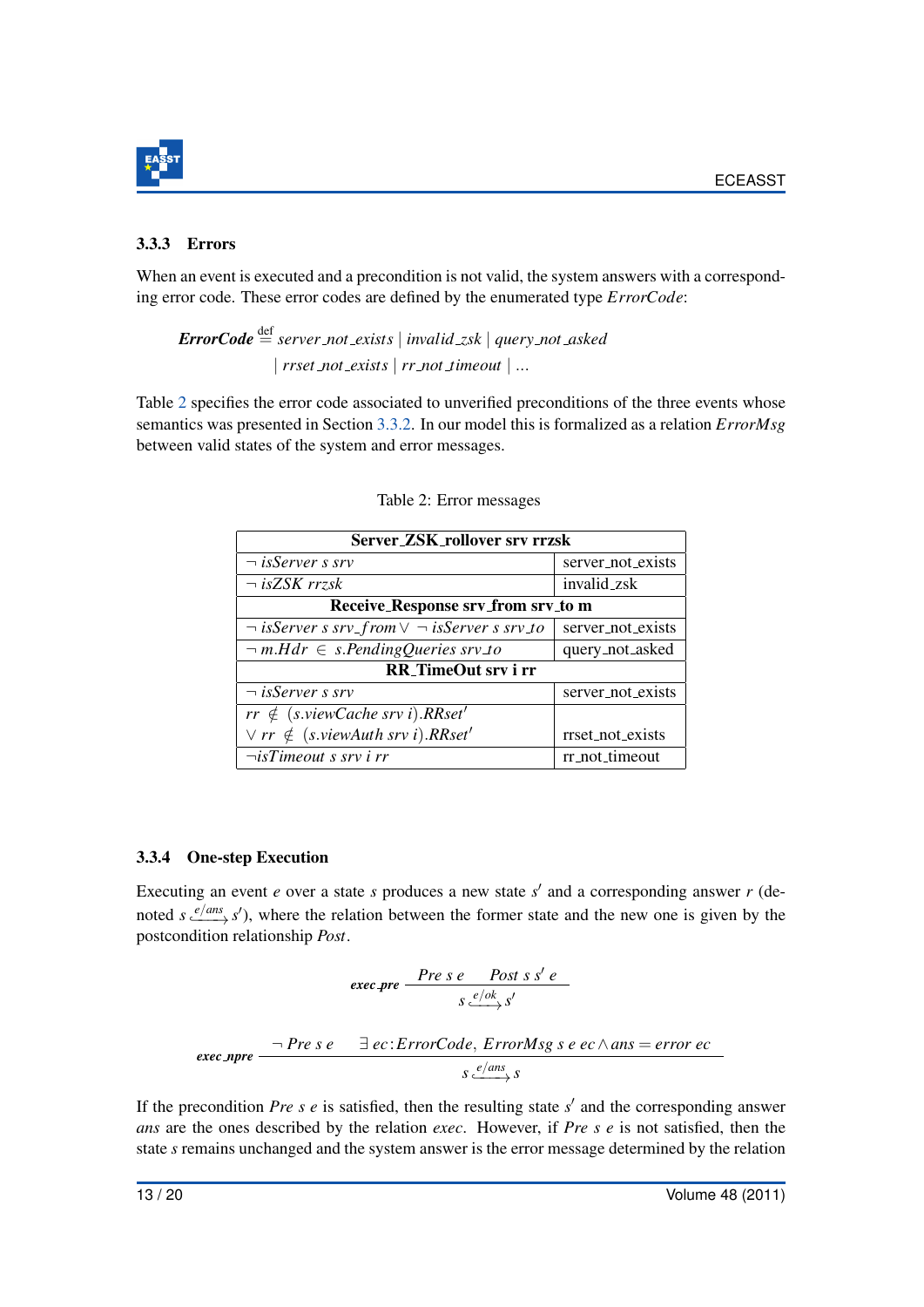

*ErrorMsg*. Formally, the possible answers of the system are defined by the type *answer*:

 $\mathbf{answer} \stackrel{\text{def}}{=} \mathbf{ok} : \mathbf{answer}$ | *error* : *ErrorCode* → *answer*

where *ok* is the answer resulting from a successful execution of an event.

# <span id="page-14-0"></span>4 Verification of Security Properties

In this section we discuss two relevant properties of the model that have been formally stated and verified. We first concentrate on the proof that one-step execution preserves the validity of states. We sketch the proof of this property and show that the notion of valid state embodies necessary conditions to prove the objective security properties. Then, we show, formally, that to have this invariance result is not enough to ensure consistency of the chain of trust.

#### 4.1 An Invariant of One-step Execution

A one-step execution invariant is a property that if it holds for the state before the execution of any event it remains valid for the state resulting from that execution. We show that the validity of the model state, as defined in Section [3.2,](#page-5-1) is a one-step invariant of our specification.

<span id="page-14-1"></span>**Proposition 1** For any s s' : State, ans : answer and e : Event, if Valid s and s  $\frac{e / \text{ans}}{s}$  s' hold, *then Valid s' also holds.* 

*Proof.* The proof of this proposition proceeds by case analysis on the execution  $s \xrightarrow{e / ans} s'$ : i) if the precondition *Pre s e* is not satisfied, then the specification of executions establishes that the state *s* is not modified and that  $s = s'$ , so *s'* is trivially valid because *s* is valid, ii) otherwise, *Post s s' r e* must hold and then we proceed by case analysis on the event *e*.

We shall here discuss in detail the proof argument for the case the event *e* is of the form *Receive Response srv f rom srv to m*. The complete formal proof of this and each of the remaining cases can be found in the accompanying formalization.

The proof start by analyzing the type of response obtained. In the case the answer has authoritative content we proceed by checking whether the signature of the received RRset is verified. Then we have two possible cases:

- 1. If the received answer does not contain data, then, as specified in its postconditions, when executing *Receive Response*, the component *viewCache* of the state *s'* will remain invariant, moreover the only component modified in s' will be *SendBuffer* which is not verified in the validity property, so we can state that  $s'$  remain valid.
- 2. On the contrary, if the answer contains data in its *Auth* section, we must analyze if the received *RRset* is verified by its corresponding signature *RRsig*: i) if the signature is not verified, the received answer will be discarded and no component of the state will be modified, so the property will remain satisfied for  $s'$ , ii) if the signature is correctly verified and so the *RRset* is added to the *viewCache* view of the server *srv to*, the resultant state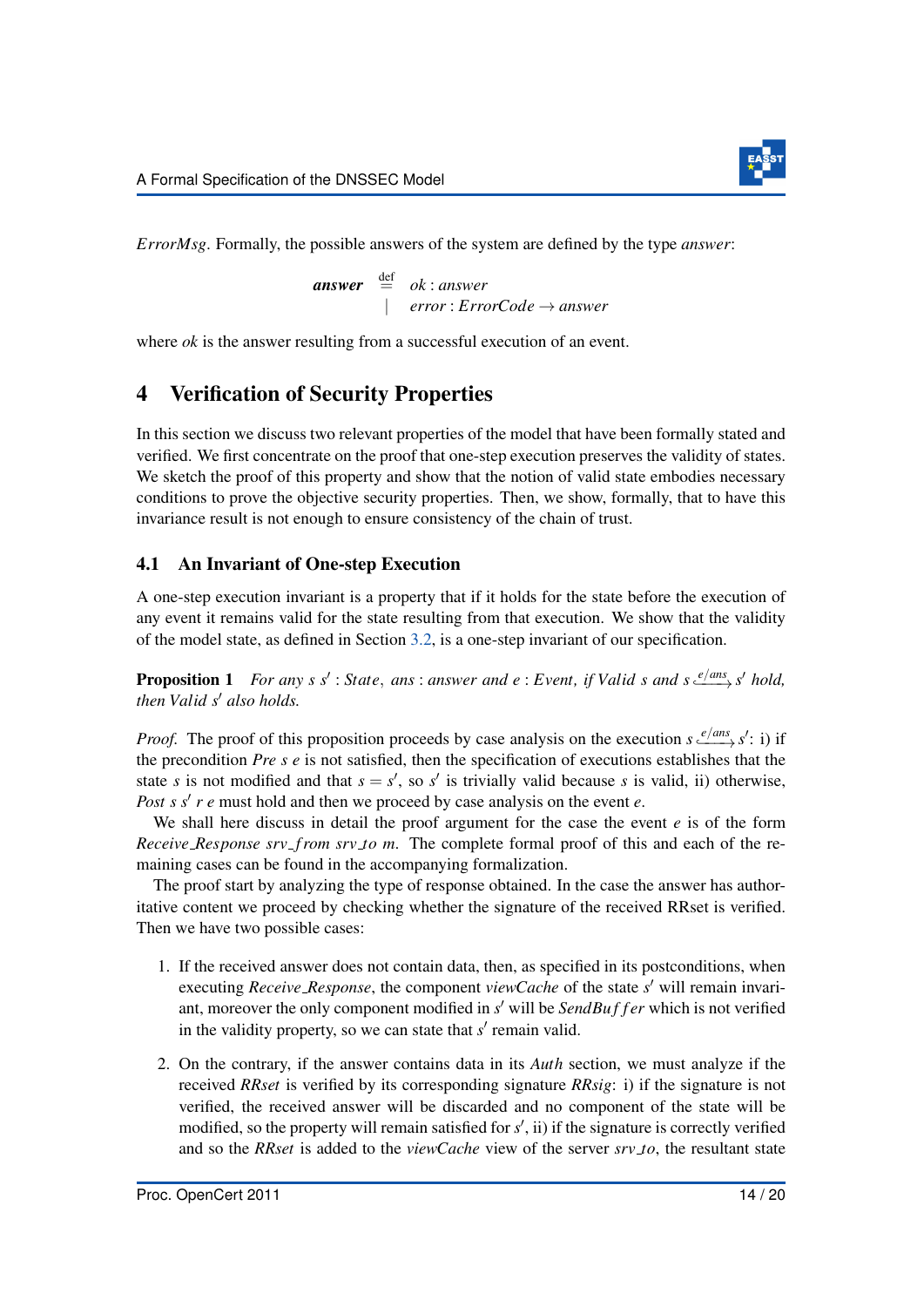

 $s'$  will stay valid, as *viewCache* is the only modified component and, by adding verified RRset and RR signature, it remains correctly signed.

Observe that the instantiation of Proposition [1](#page-14-1) to the case in which the executed event is *Receive Response* reflects the (informal) security requirement that no man-in-the-middle can masquerade as a trusted entity in order to provide answers with fake resource records. By proving the correct execution of this event, we are providing (formally verified) evidence that if a classical DNS attacker sends a malicious resource record to a secure server that record shall be discarded as it will not be verified by its corresponding signature, which, in turn, has been created by its father within the chain of trust. This is clearly a security improvement regarding DNS, because the reception mechanism of this system is what makes it a potential victim of cache poisoning attacks.

### 4.2 Compromising the Chain of Trust

It is important to notice that the conditions specified for a state of our model to be a valid one constitute an almost straightforward interpretation of the (security) recommendations laid down in relevant DNSSEC RFCs like, for instance,  $[AAL<sup>+</sup>05a, AAL<sup>+</sup>05c, AAL<sup>+</sup>05b]$  $[AAL<sup>+</sup>05a, AAL<sup>+</sup>05c, AAL<sup>+</sup>05b]$  $[AAL<sup>+</sup>05a, AAL<sup>+</sup>05c, AAL<sup>+</sup>05b]$  $[AAL<sup>+</sup>05a, AAL<sup>+</sup>05c, AAL<sup>+</sup>05b]$ . We can show, however, that despite the validity of states is preserved by execution this does not necessarily guarantee that the chain of trust remains valid. In particular, analyzing the conditions required for the rollover of a zone key, which in our model is specified as part of the semantics of the event *Server ZSK rollover*, we have detected a small inconsistency concerning the data of the system. Namely, for a resource record to be discarded from a view either authoritative or cache, it is only required that its corresponding TTL is recached. Now, a rollover of a zone key might be needed to be executed, for instance, in the case the server's zone is compromised, even if the TTL of the key has not expired. Consequently, every RRset within the zone must be signed to generate the new RRSIG records. Therefore, every DNS server that contains these, just re-signed, records inside its cache view will become inconsistent. This issue could not be detected during the verification of the invariance of the event *Server ZSK rollover* because the specification of the DNSSEC protocol mandates for a resource record to be discarded from the zone file only in if its TTL has expired.

This problem was independently discovered and pointed out by Bau and Mitchell in [\[BM10\]](#page-18-10), where they study the security properties of a restricted model of DNSSEC using model checking techniques. We adhere to their recommendation that the resolver logic specified in the corresponding RFC  $[AAL^+05a]$  $[AAL^+05a]$  should be strengthened so as to prevent the identified problem.

We now proceed to provide a formal argument that the (incomplete) current specification of the zone key rollover procedure may facilitate the occurrence of inconsistent chains of trust. DNSSEC provides no mechanisms to validate a cached resource record faced to another signature in its attestation chain. We shall show that if for some reason it is performed a rollover of the zone key for a given server (*srv*) which has not yet arrived to its TTL a resolver (*srvOldCache*) caching the corresponding resource record (identified by its index *a*) signed with the old zone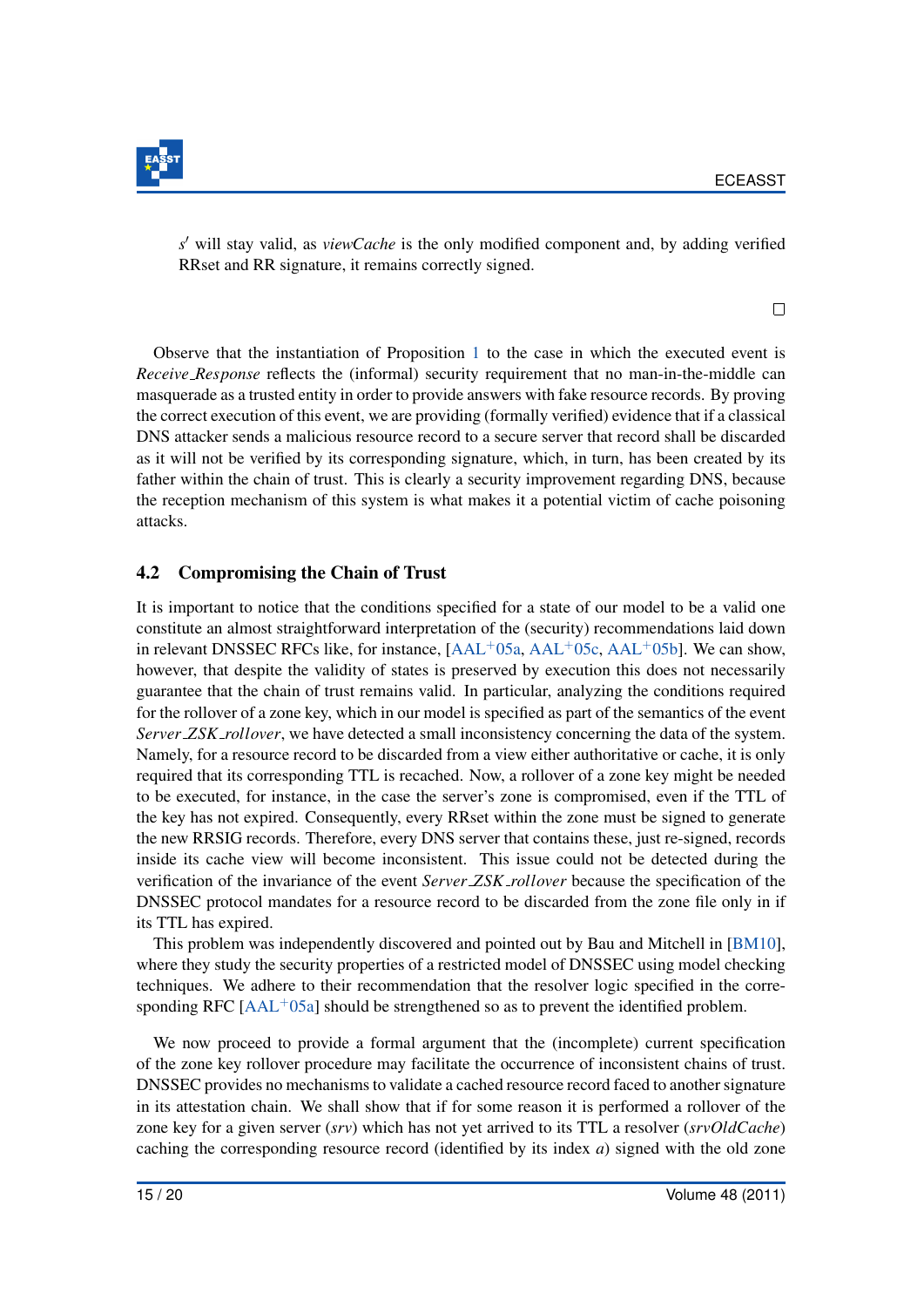<span id="page-16-2"></span>

key may keep cached that resource record for the entire signature validity period, turning the previous valid chain of trust into an inconsistent one.

We assume that the server *srvOldCache* has information in its cache view corresponding to the authoritative zone of the server *srv*, i.e. for an index *a*:

 $((s.viewAuth srv) a).RRsign = ((s.viewCache srvOldCache) a).RRsign$  (1)

Now, let us consider a correct execution of the event *Server ZSK rollover*. Thus, for arbitrary *s* 0 : *State* and *rrzsk* : *RR*, the following predicates are verified:

```
Valid s
Pre s (Server ZSK rollover srv rrzsk)
Post s s0
(Server ZSK rollover srv rrzsk)
```
Therefore, when performing a rollover of the zone key zsk for the server *srv*, the following inconsistency will take place:

<span id="page-16-6"></span>
$$
((s'.viewAuthor) a).RRsign \neq ((s'.viewCache srvOldCache) a).RRsign
$$
 (2)

The proof will be performed by reduction to the absurd, assuming that the mentioned inconsistency in fact does not occur, considering as valid:

<span id="page-16-3"></span>
$$
((s'.viewAuthor) a).RRsign = ((s'.viewCache srvOldCache) a).RRsign
$$
\n(3)

We know from the postcondition of the event *Server ZSK rollover* that:

 $(s'.ServerKeys srv).zsk.key = rrzsk$  (4)

$$
\forall i: Idx, ((s'.viewAuthor) i).RRsign = sign\ rrsk (s.viewAuthor) i).RRset'
$$
 (5)

<span id="page-16-4"></span><span id="page-16-1"></span>
$$
s'.viewCache = s.viewCache
$$
 (6)

Rewriting  $(6)$  and then  $(1)$  in  $(3)$  we have that:

$$
((s'.viewAuthor) a).RRsign = ((s.viewAuthor) a).RRsign
$$
\n(7)

Now, considering that if a given record RR is signed with two different zsk keys, different RRSIG records are obtained, we arrive to:

<span id="page-16-5"></span>
$$
((s'.viewAuthor) a).RRsign \neq ((s.viewAuthor) a).RRsign
$$
\n(8)

The propositions [\(7\)](#page-16-4) and [\(8\)](#page-16-5) reflects an absurd. This allow us to conclude that [\(2\)](#page-16-6) holds.

### <span id="page-16-0"></span>5 Conclusion and Future Work

We have developed an abstract model of DNS that incorporates the security extensions defined by the DNSSEC specification suite. We have established and proved the security properties required to be satisfied by the operational behaviour of an implementation of this version of DNS,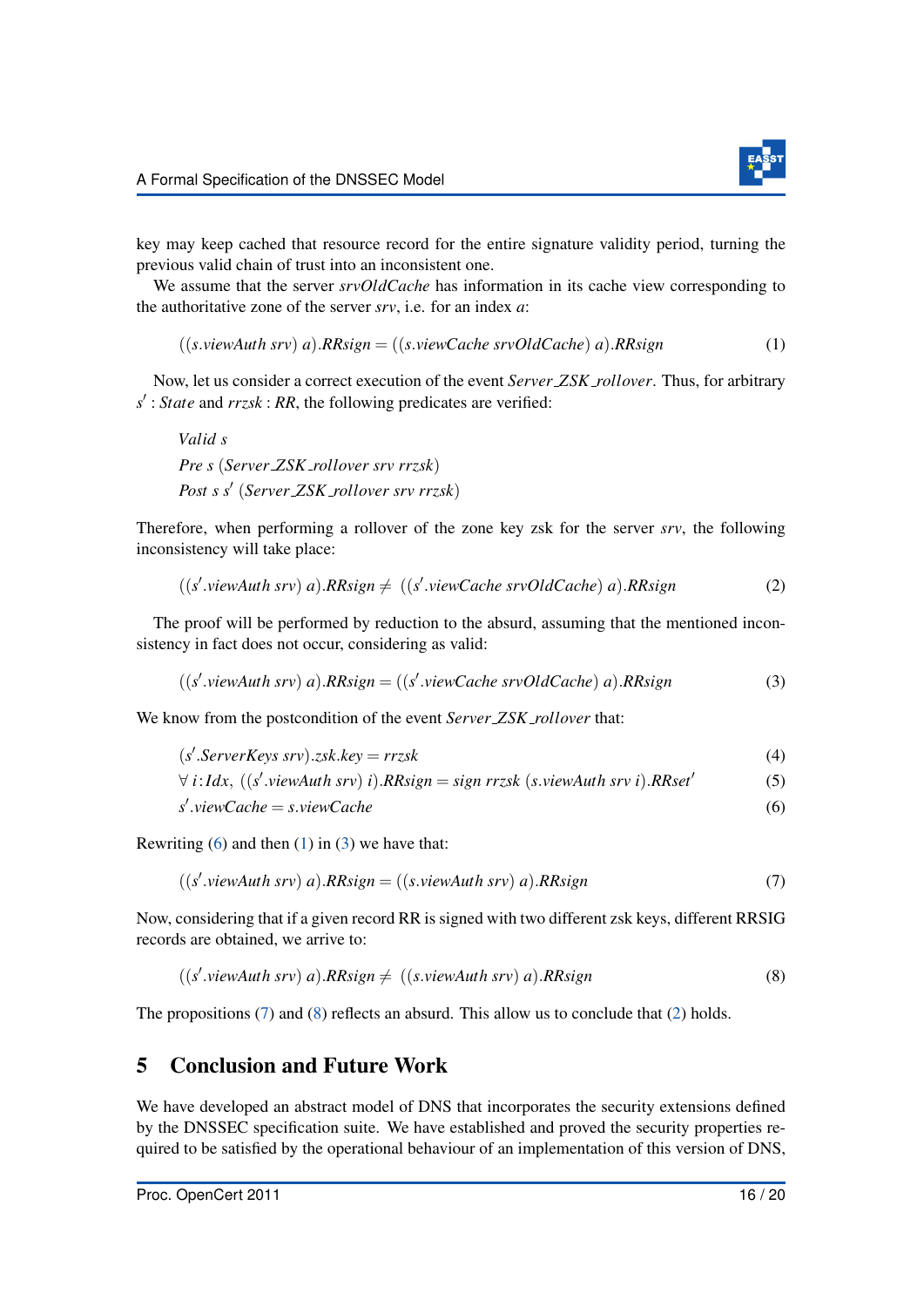

which is specified in our model by an abstract state and the events that represent the working of the system. In particular, this result provides a formal means to assess the effectiveness of a (correct) deployment of the security requirements specified by DNSSEC to prevent cache poisoning attacks.

In addition to that, we have identified an exploitable vulnerability that, according to our understanding, emerges as a flaw of the specification in question. As shown in Section [4,](#page-14-0) the conditions that must be verified in the case a rollover of a zone key must be performed, as specified in the RFC 4033 [\[AAL](#page-17-1)<sup>+</sup>05a], do not suffice to ensure the validity of the chain of trust. We have sketched in this article a formal proof that shows how the chain of trust can be compromised if only the expiration time of a key is considered as the cause to perform the rollover procedure. This property is established as a lemma in the formalization available in [http://www.fing.edu.uy/inco/grupos/gsi/sources/dnssec.](http://www.fing.edu.uy/inco/grupos/gsi/sources/dnssec)

The formal development is about 5kLOC of Coq (see Figure [4\)](#page-17-3), including proofs, and forms a suitable basis for reasoning about DNSSEC.

There are several directions for future work. One immediate direction is to extend our specification and to establish results concerning the impact of introducing resource records of type *NSEC*. An NSEC record points to the next valid name in the zone file and is used to provide proof of non-existence of names within a zone. Through repeated queries

| Model and basic lemmas | 2k   |
|------------------------|------|
| Valid state invariance | 3k   |
| Proof of inconsistency | 0.2k |
| Total                  | 5.2k |

<span id="page-17-3"></span>Figure 4: LOC of Coq development

that return NSEC records it is possible to retrieve all of the names in the zone, a process commonly called *walking* the zone. This side effect of the NSEC architecture subverts policies frequently implemented by zone owners which forbid zone transfers by arbitrary clients. We see as an interesting and challenging task to specify ways of preventing zone walking by constructing NSEC records that cover fewer names [\[WI06\]](#page-20-5).

We also intend to obtain an executable specification of the model in a high level functional language. This prototype shall be constructed as an algorithm that verifies the formal specification that has been developed and it shall be codified also using the proof assistant Coq. Once verified, it could be derived, using the program extraction mechanism of Coq, a high-level and correct implementation of the specified system.

# Bibliography

- <span id="page-17-0"></span>[AA04] D. Atkins, R. Austein. Threat analysis of the domain name system. In *DNS). RFC 3833, Internet Engineering Task Force*. 2004.
- <span id="page-17-1"></span>[AAL<sup>+</sup>05a] R. Arends, R. Austein, M. Larson, D. Massey, S. Rose. DNS Security Introduction and Requirements. RFC 4033 (Proposed Standard), Mar. 2005. Updated by RFC 6014.
	- <http://www.ietf.org/rfc/rfc4033.txt>
- <span id="page-17-2"></span>[AAL<sup>+</sup>05b] R. Arends, R. Austein, M. Larson, D. Massey, S. Rose. Protocol Modifications for the DNS Security Extensions. RFC 4035 (Proposed Standard), Mar. 2005. Updated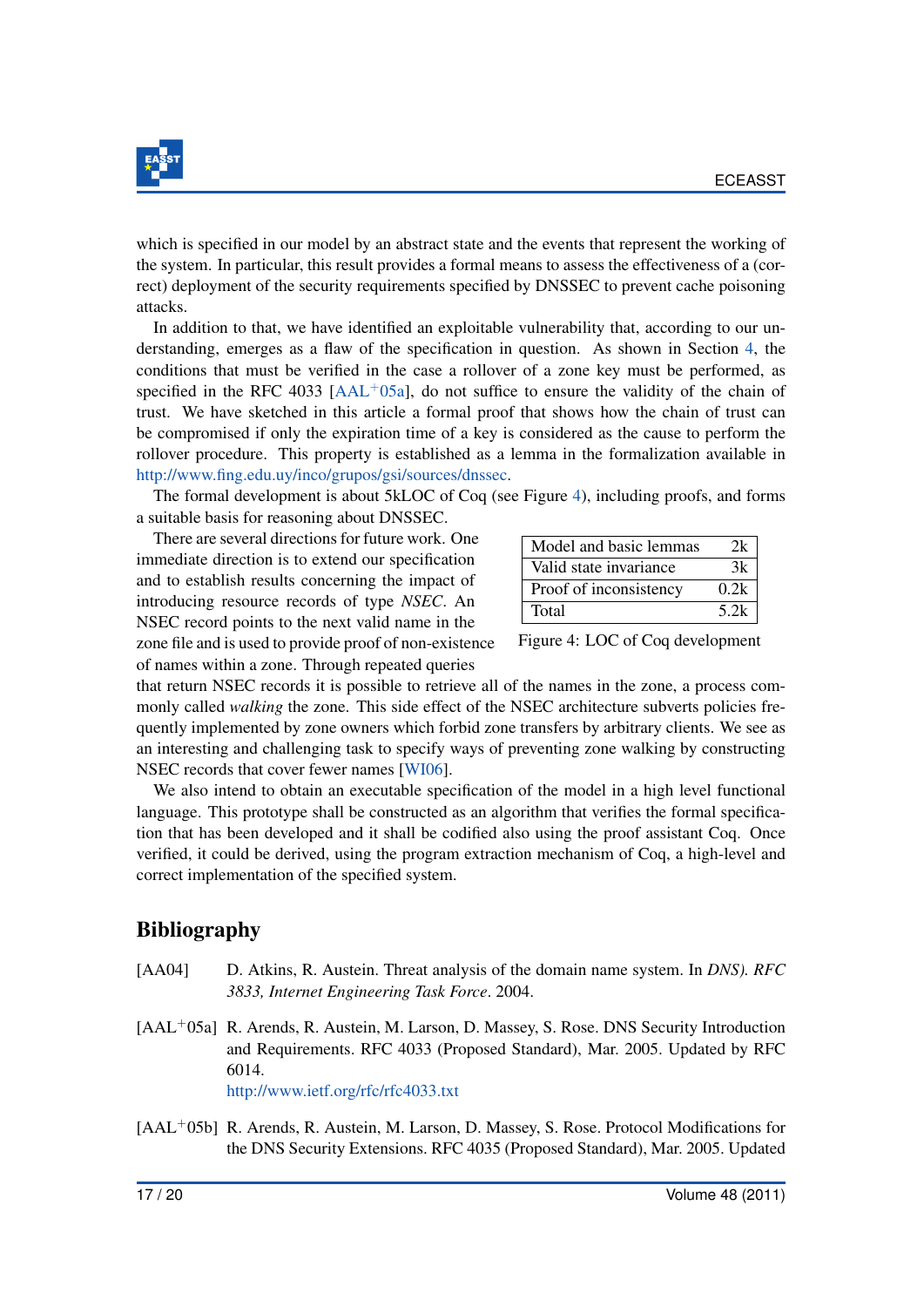

by RFCs 4470, 6014. <http://www.ietf.org/rfc/rfc4035.txt>

- <span id="page-18-3"></span>[AAL<sup>+</sup>05c] R. Arends, R. Austein, M. Larson, D. Massey, S. Rose. Resource Records for the DNS Security Extensions. RFC 4034 (Proposed Standard), Mar. 2005. Updated by RFCs 4470, 6014. <http://www.ietf.org/rfc/rfc4034.txt>
- <span id="page-18-4"></span>[ABD+] R. Arends, R. Bellgrim, A. Dalitz, J. A. Dickinson, J. Jansen, S. Lloyd, M. Mekking, S. Morris, R. Post, Y. Schaeffer, J. Schlyter, P. Wallstrm. The OpenDNSSEC project. <http://www.test.org/doe/>
- <span id="page-18-8"></span>[Baz11] E. Bazan. Especificación formal del modelo DNSSEC en el cálculo de construcciones inductivas. Master's thesis, FCEIA, Universidad Nacional de Rosario, Argentina, Oct. 2011.
- <span id="page-18-7"></span>[BC04] Y. Bertot, P. Castéran. *Interactive Theorem Proving and Program Development. Coq'Art: The Calculus of Inductive Constructions*. Texts in Theoretical Computer Science. Springer-Verlag, 2004. <http://www.labri.fr/publications/l3a/2004/BC04>
- <span id="page-18-1"></span>[Bel89] S. M. Bellovin. Security problems in the TCP/IP protocol suite. *SIGCOMM Comput. Commun. Rev.* 19:32–48, April 1989. [doi:http://doi.acm.org/10.1145/378444.378449](http://dx.doi.org/http://doi.acm.org/10.1145/378444.378449) <http://doi.acm.org/10.1145/378444.378449>
- <span id="page-18-0"></span>[Bel95] S. M. Bellovin. Using the Domain Name System for System Break-ins. In *Proceedings of the 5th conference on USENIX UNIX Security Symposium - Volume 5*. Pp. 18–18. USENIX Association, Berkeley, CA, USA, 1995. <http://dl.acm.org/citation.cfm?id=1267591.1267609>
- <span id="page-18-10"></span>[BM10] J. Bau, J. C. Mitchell. A Security Evaluation of DNSSEC with NSEC3. *IACR Cryptology ePrint Archive* 2010:115, 2010.
- <span id="page-18-2"></span>[Cer01] C. Cert/c. CERT Advisory CA-2001-02 Multiple Vulnerabilities in BIND. Aug. 2001. <http://www.cert.org/advisories/CA-2001-02.html>
- <span id="page-18-5"></span>[CH88] T. Coquand, G. Huet. The Calculus of Constructions. In *Information and Computation*. Volume 76(2/3), pp. 95–120. Academic Press, Feb./Mar. 1988.
- <span id="page-18-9"></span>[CL00] S. Cheung, K. N. Levitt. A Formal-Specification Based Approach for Protecting the Domain Name System. In *Proceedings of the IEEE International Conference on Dependable Systems and Networks*. Pp. 25–28. 2000.
- <span id="page-18-6"></span>[CP90] T. Coquand, C. Paulin-Mohring. Inductively defined types. In Martin-Löf and Mints (eds.), *COLOG-88, International Conference on Computer Logic, Tallinn,*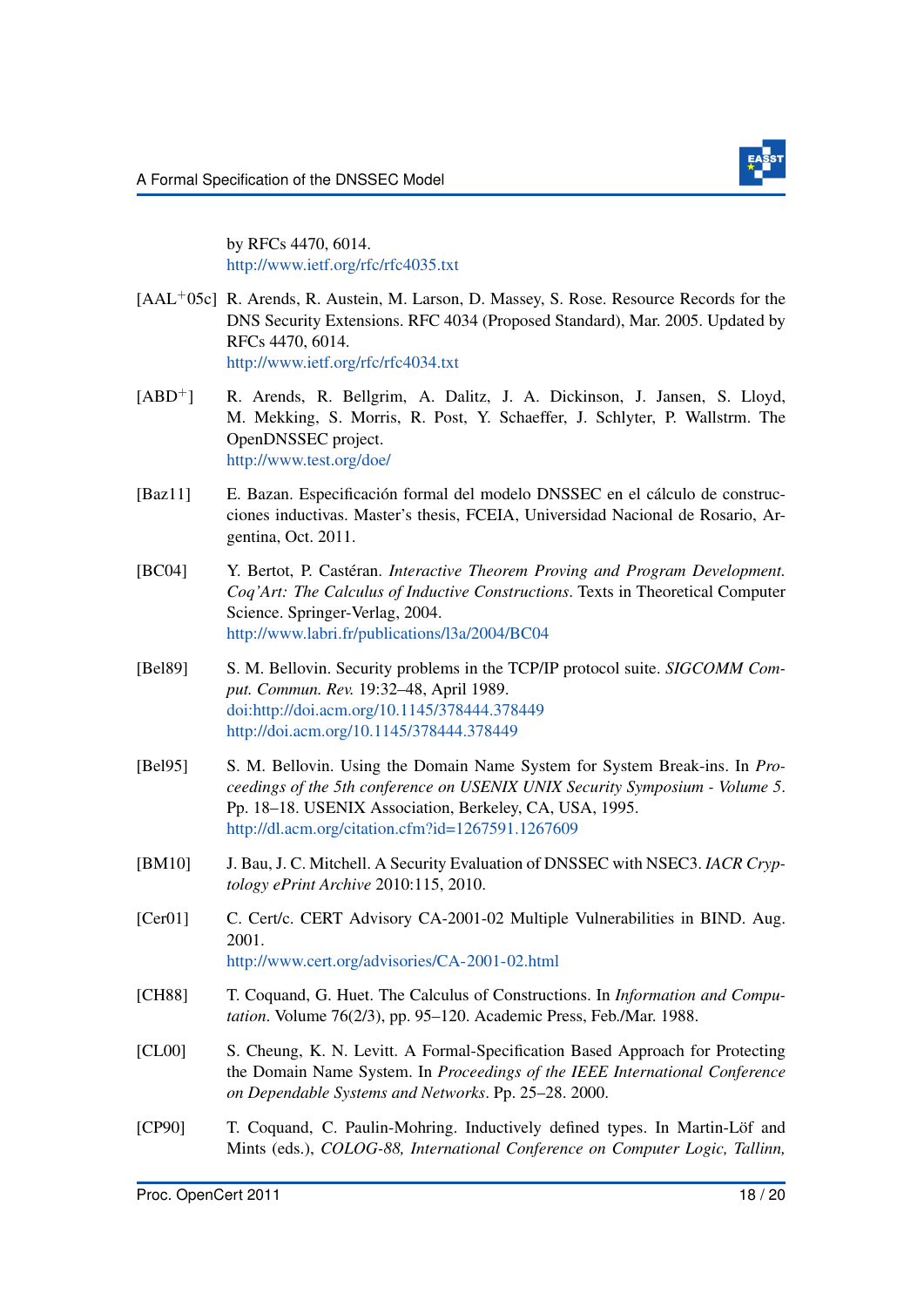

*USSR, December 1988*. Lecture Notes in Computer Science 417, pp. 50–66. Springer-Verlag, 1990.

- <span id="page-19-3"></span>[CS94] P. U. D. of Computer Sciences, C. Schuba. *Addressing weaknesses in the domain name system protocol*. CSD-TR / Computer Sciences Department, Purdue University n.<sup>o</sup> 28. Purdue University, Dept. of Computer Sciences, 1994. <http://books.google.com/books?id=QDHDPgAACAAJ>
- <span id="page-19-4"></span>[Dav99] D. Davidowicz. Domain Name System (DNS) Security. 1999. <http://compsec101.antibozo.net/papers/dnssec/dnssec.html>
- <span id="page-19-5"></span>[Fou11] T. I. I. Foundation. .se Top Level Domain. 2011. <http:/www.iis.se/>
- <span id="page-19-2"></span>[Gav93] E. Gavron. RFC 1535: A Security Problem and Proposed Correction With Widely Deployed DNS Software. Oct. 1993. Status: INFORMATIONAL. [ftp://ftp.internic.net/rfc/rfc1535.txt,ftp://ftp.math.utah.edu/pub/rfc/rfc1535.txt](ftp://ftp.internic.net/rfc/rfc1535.txt, ftp://ftp.math.utah.edu/pub/rfc/rfc1535.txt)
- <span id="page-19-6"></span>[IAN11] IANA. Interim Trust-Anchor Repository. 2011. <https:/itar.iana.org>
- <span id="page-19-7"></span>[IRL11] U. C. D. Internet Research Lab. The SecSpider DNSSEC Monitoring Project. 2011. <http:/secspider.cs.ucla.edu/>
- <span id="page-19-10"></span>[LA06] C. Liu, P. Albitz. *DNS and BIND*. Fifth edition, 2006. <http://www.oreilly.com/catalog/9780596100575>
- <span id="page-19-9"></span>[Ler09] X. Leroy. Formal verification of a realistic compiler. *Commun. ACM* 52:107–115, July 2009. [doi:http://doi.acm.org/10.1145/1538788.1538814](http://dx.doi.org/http://doi.acm.org/10.1145/1538788.1538814) <http://doi.acm.org/10.1145/1538788.1538814>
- <span id="page-19-0"></span>[Moc87a] P. Mockapetris. Domain names - concepts and facilities. RFC 1034 (Standard), Nov. 1987. Updated by RFCs 1101, 1183, 1348, 1876, 1982, 2065, 2181, 2308, 2535, 4033, 4034, 4035, 4343, 4035, 4592, 5936. <http://www.ietf.org/rfc/rfc1034.txt>
- <span id="page-19-1"></span>[Moc87b] P. Mockapetris. Domain names - implementation and specification. RFC 1035 (Standard), Nov. 1987. Updated by RFCs 1101, 1183, 1348, 1876, 1982, 1995, 1996, 2065, 2136, 2181, 2137, 2308, 2535, 2845, 3425, 3658, 4033, 4034, 4035, 4343, 5936, 5966. <http://www.ietf.org/rfc/rfc1035.txt>
- <span id="page-19-8"></span>[Nom11] Nominet. Nominet DNSSEC Testbed. 2011. <http://www.nominet.org.uk/registrars/DNSSEC/>